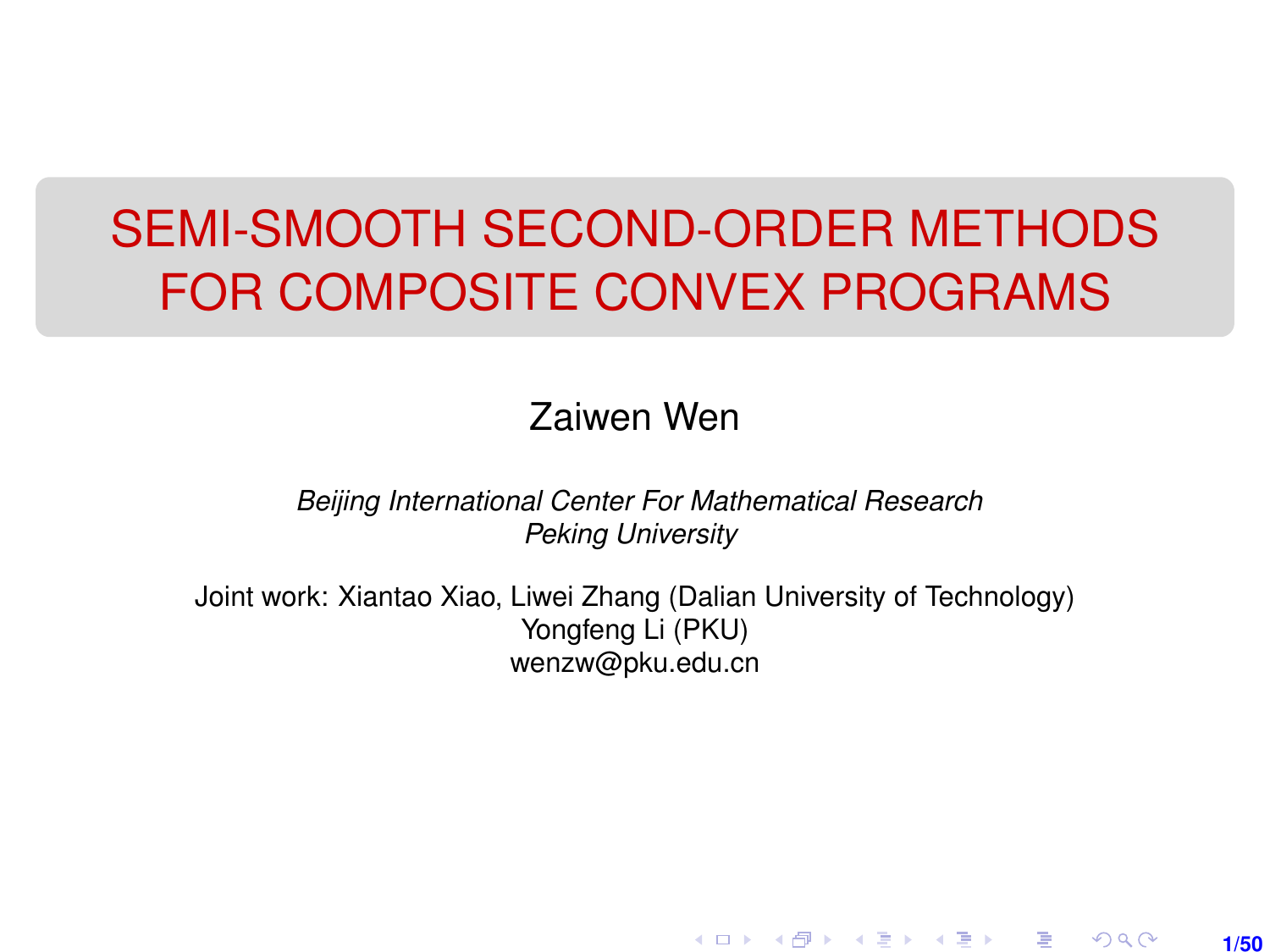### **Introduction**

- composite convex programs
- operator splitting and fixed-point iteration
- **o** semi-smoothness
- **•** semi-smooth Newton method
- semi-smooth LM method
- numerical result
- **conclusion and further research**

**2/50**

**KORKARK (EXIST) E MOOR**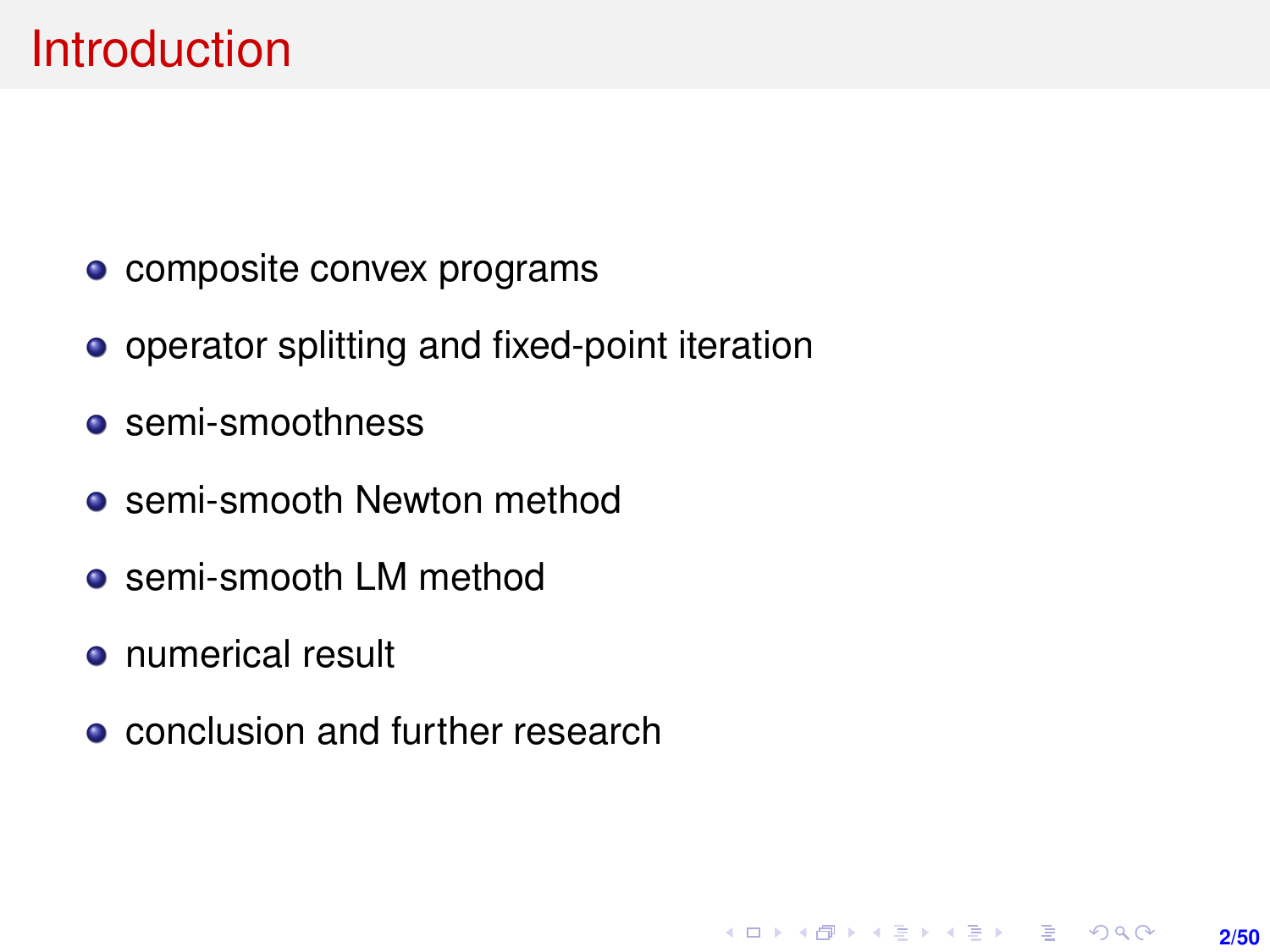Composite convex problem

$$
\min_{x\in\mathbb{R}^n} f(x) + h(x),
$$

where f and h are real-valued convex functions.

### **Applications:**

- **•** sparse optimization problem in signal or image processing.
- **•** regularized empirical risk minimization problem in machine learning.
- general convex constrained optimization problem.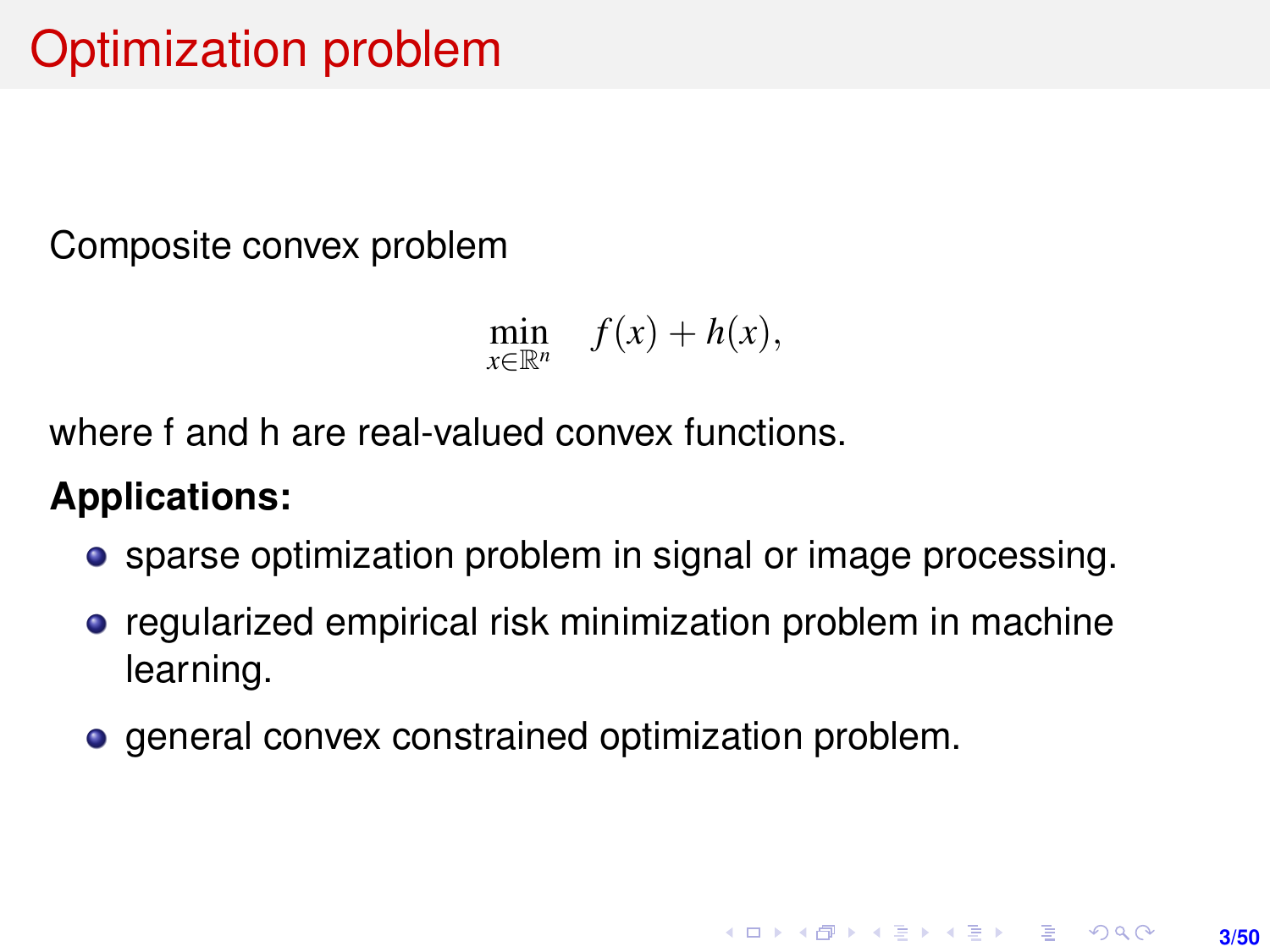# Operator splitting and fixed-point algorithm

### **Examples:**

- $\bullet$  forward-backward splitting(FBS).
- Douglas-Rachford splitting(DRS).
- Peaceman-Rachford splitting(PRS).
- alternating direction method of multipliers (ADMM).

#### **Advantages:**

- easy to implement;
- converge fast to a solution with moderate accuracy.

#### **Disadvantages:**

• slow tail convergence.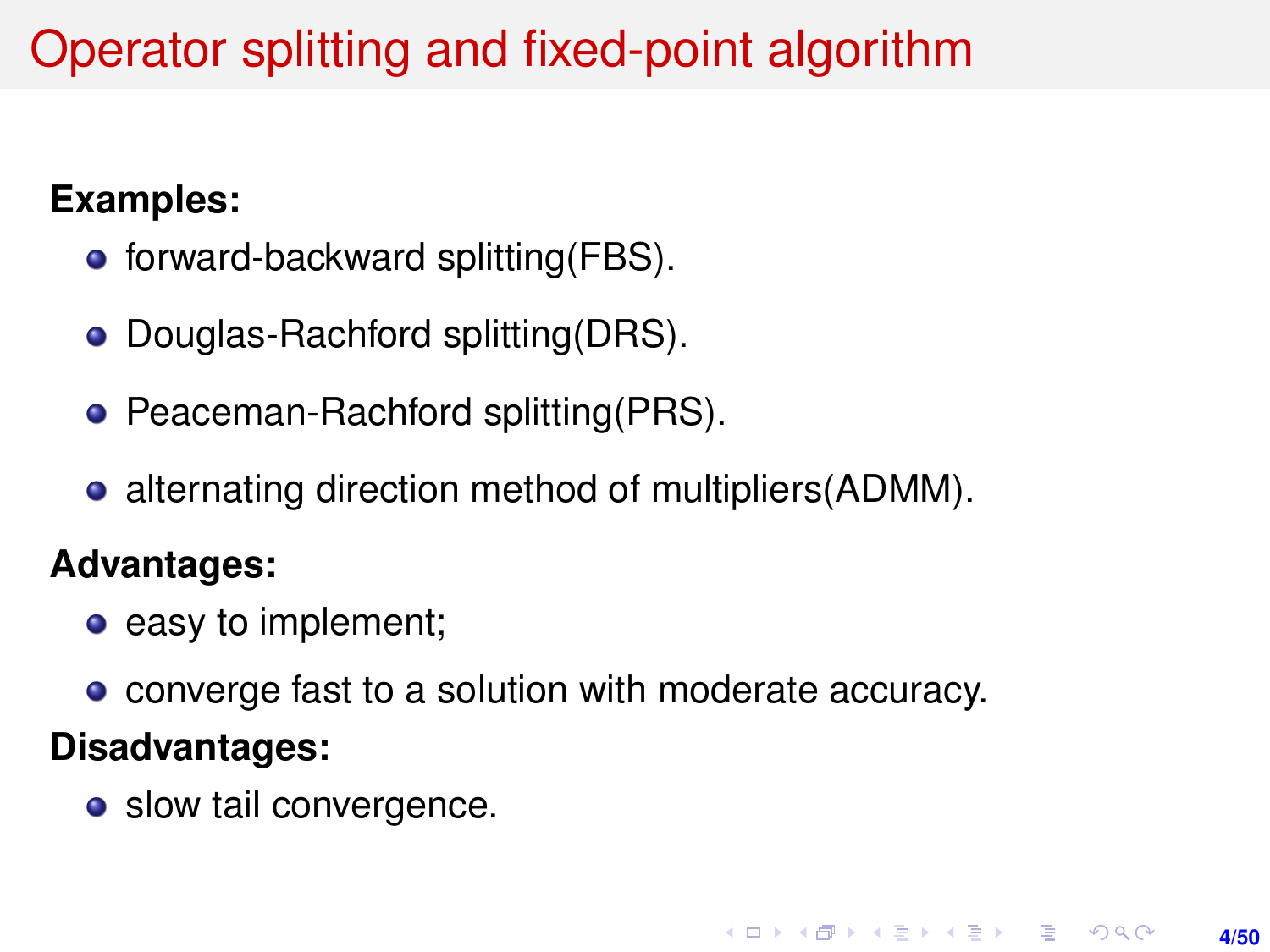## Forward-backward splitting

Let *h* be a continuously differentiable function and

 $||\nabla h(x) - \nabla h(y)|| \leq L||x - y||.$ 

The FBS algorithm is known as proximal gradient algorithm

$$
x^{k+1} = \text{prox}_{tf}(x^k - t \nabla h(x^k)), k = 0, 1, \cdots.
$$

- $\bullet$  gradient method when  $f = 0$ .
- **•** proximal point algorithm when  $h = 0$ .
- projected gradient method when  $f = 1<sub>C</sub>(x)$ .
- fixed point iteration

$$
x^{k+1} = T_{\text{FBS}}(x^k).
$$

where

$$
T_{\text{FBS}} := \text{prox}_{tf} \circ (I - t \nabla h).
$$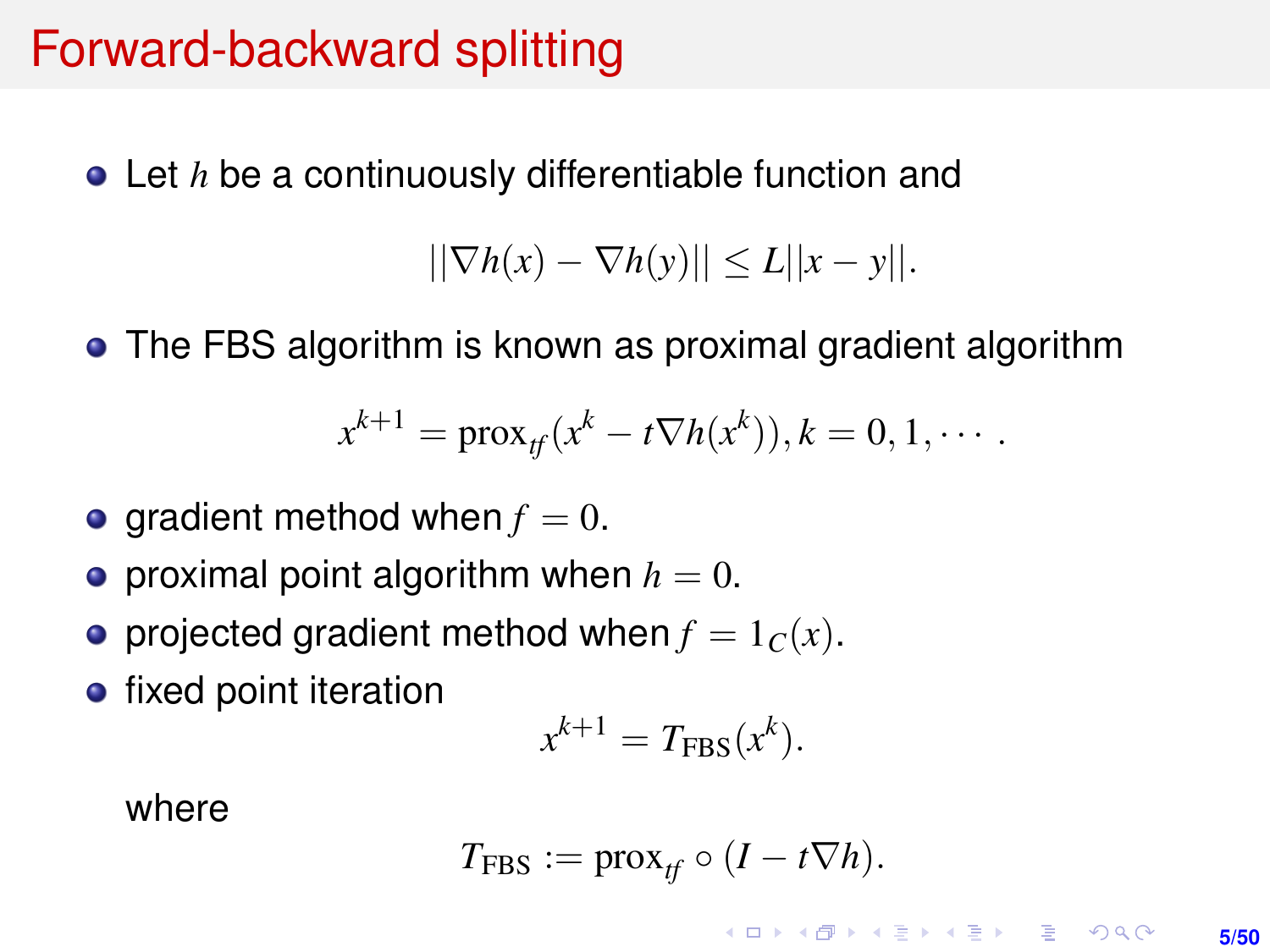# Douglas-Rachford splitting

### **•** DRS algorithm

$$
x^{k+1} = \text{prox}_{th}(z^k),
$$
  
\n
$$
y^{k+1} = \text{prox}_{tf}(2x^{k+1} - z^k),
$$
  
\n
$$
z^{k+1} = z^k + y^{k+1} - x^{k+1}.
$$

• fixed point iteration

$$
z^{k+1} = T_{\text{DRS}}(z^k),
$$

where

$$
T_{\text{DRS}} := I + \text{prox}_{tf} \circ (2\text{prox}_{th} - I) - \text{prox}_{th}.
$$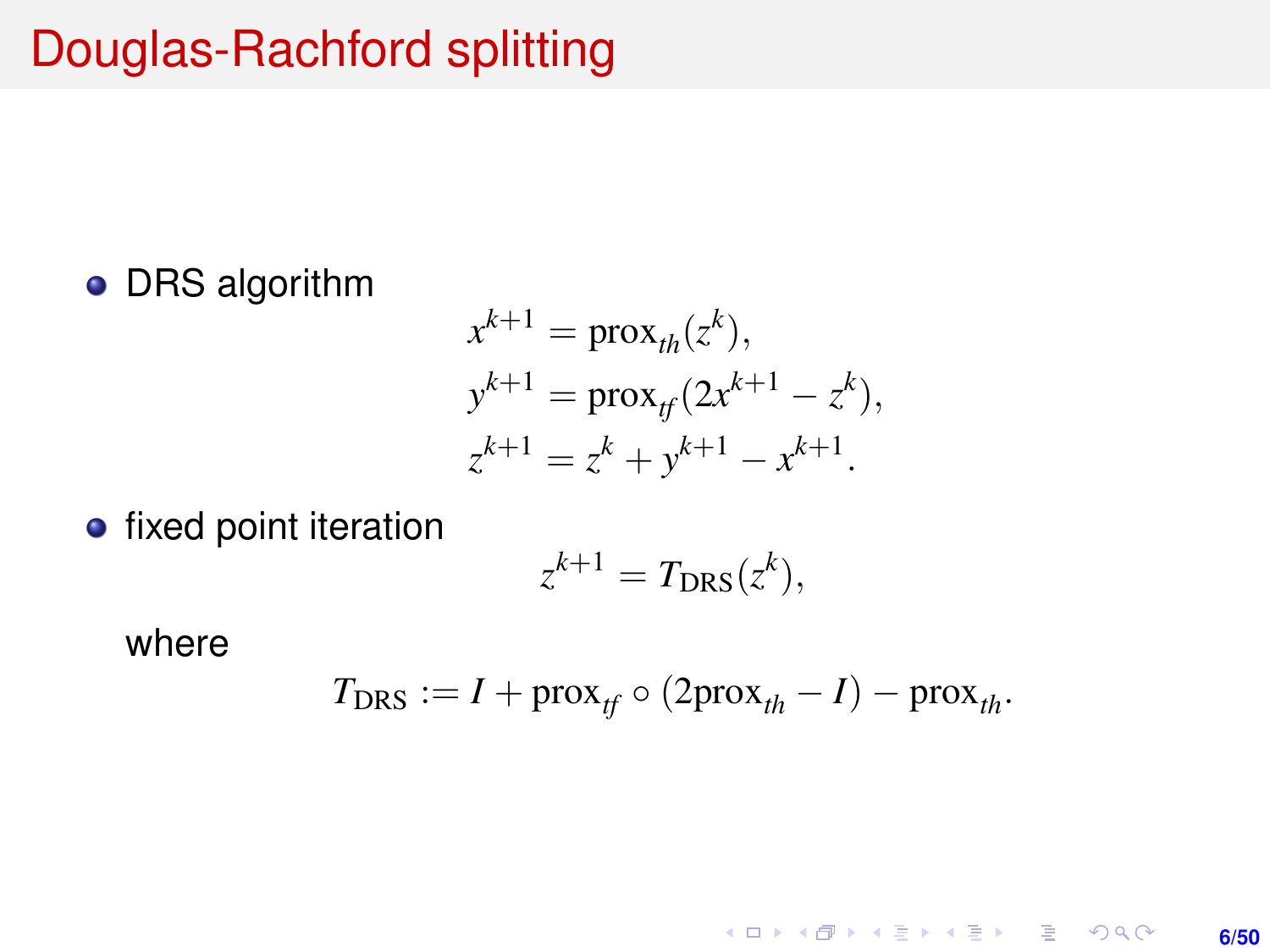## Douglas-Rachford splitting

#### • PRS algorithm

$$
z^{k+1} = T_{\text{PRS}} (z^k),
$$

where

$$
T_{\text{PRS}} := (2\text{prox}_{tf} - I) \circ (2\text{prox}_{th} - I).
$$

• relaxed PRS algorithm

$$
z^{k+1} = T_{\lambda_k}(z^k)
$$

where

$$
T_{\lambda_k} := (1 - \lambda_k)I + \lambda_k T_{\text{PRS}}, \quad \lambda_k \in (0, 1].
$$

•  $\lambda_k = 1/2$  DRS algorithm;  $\lambda_k = 1$ : PRS algorithm.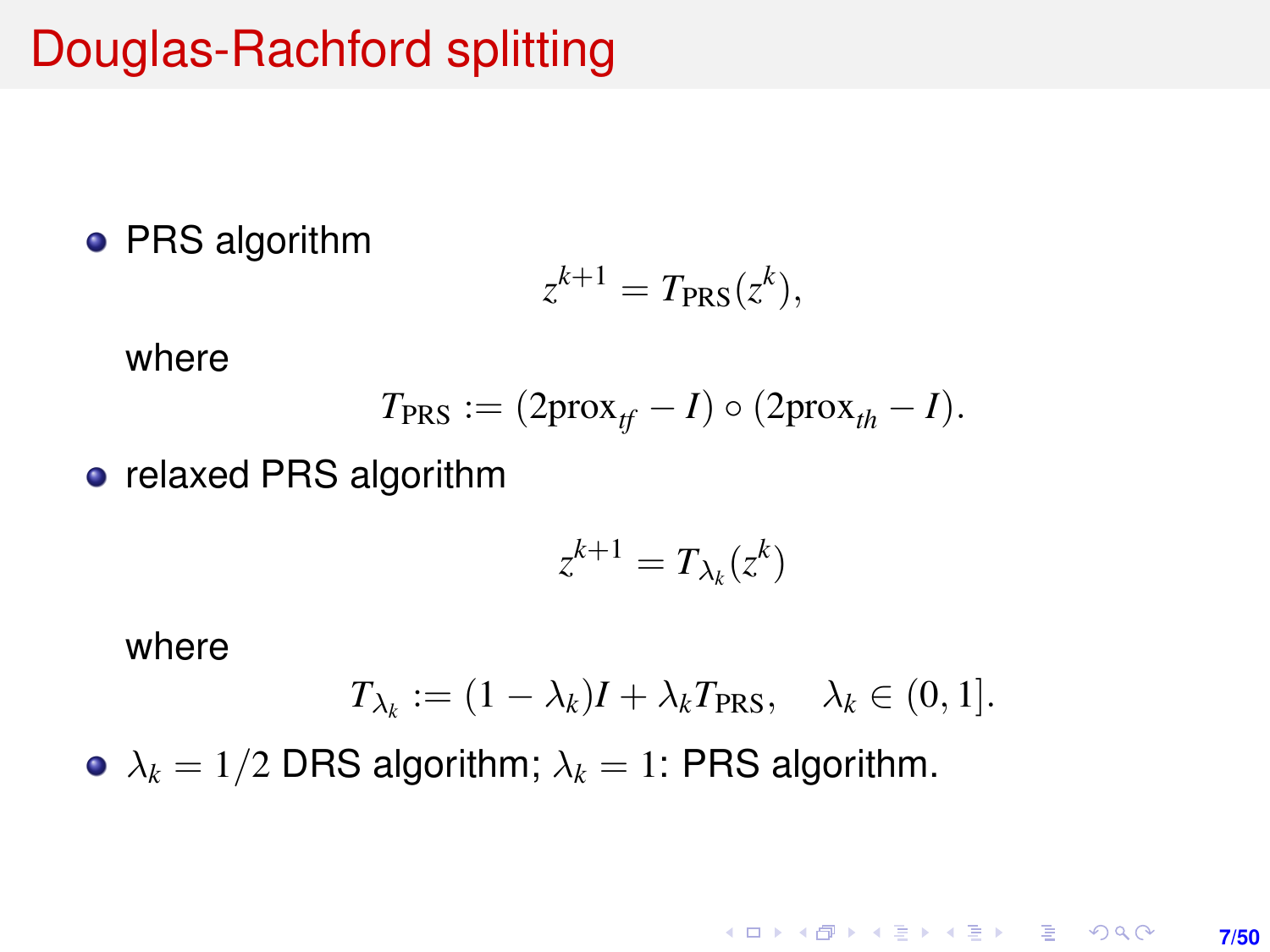# Dual Splitting

• For a linear constrained program

$$
\min_{\substack{x_1 \in \mathbb{R}^{n_1}, x_2 \in \mathbb{R}^{n_2} \\ \text{s.t.}}} f_1(x_1) + f_2(x_2)
$$
\n
$$
A_1x_1 + A_2x_2 = b,
$$

• the dual problem

$$
\min_{w\in\mathbb{R}^m} \quad d_1(w)+d_2(w),
$$

where

$$
d_1(w) := f_1^*(A_1^T w), \quad d_2(w) := f_2^*(A_2^T w) - b^T w.
$$

- The dual FBS algorithm is equal to the alternating minimization (AM) algorithm.
- The dual DRS algorithm is equal to the alternating direction method of multipliers (ADMM) algorithm。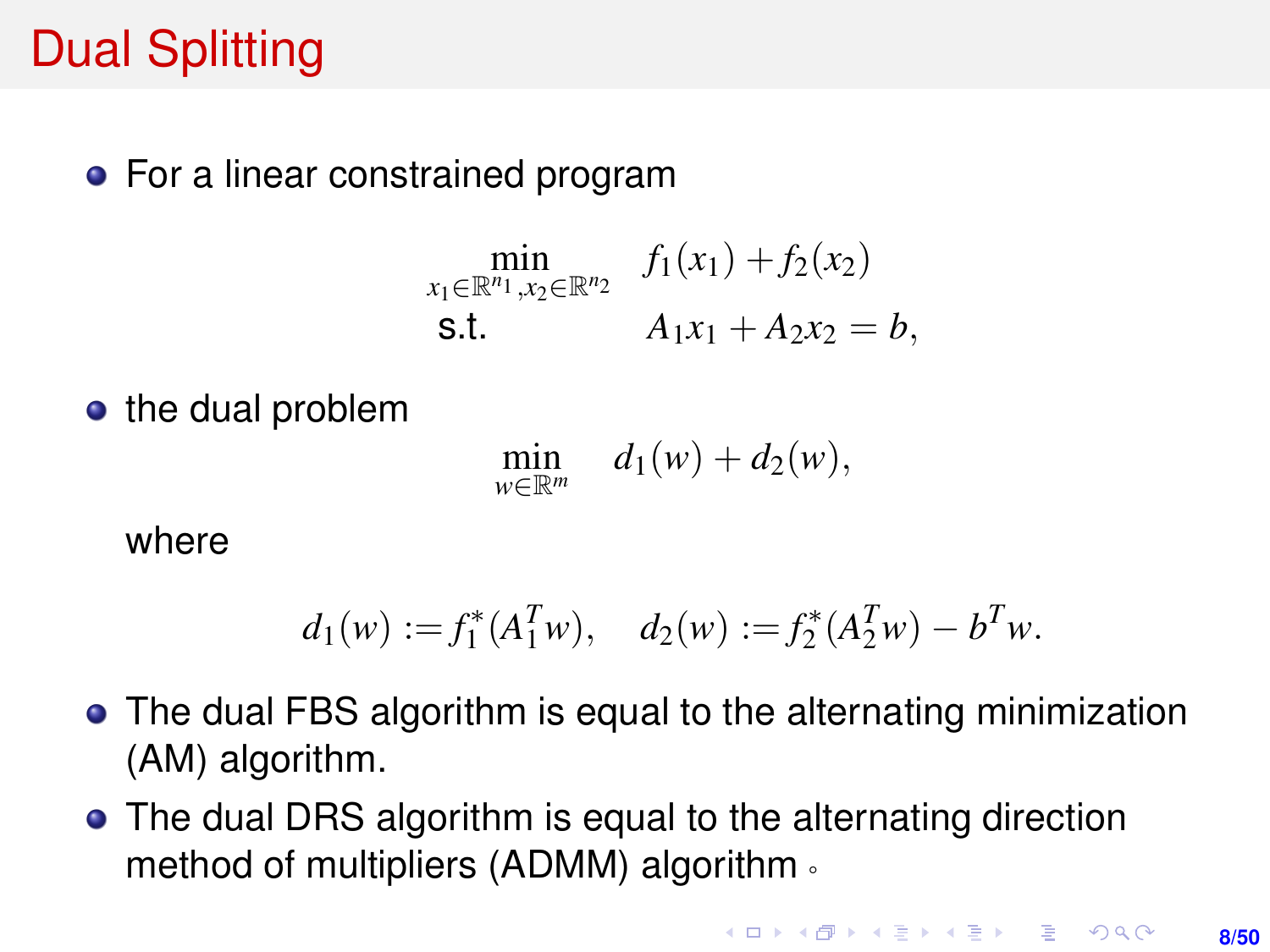# Convergence of the fixed-point algorithms

### • Require:

- *f* : closed proper and convex;
- *h*: convex and continuously differentiable;
- $z^*$ : a fixed-point of  $T_{\rm FBS}$ .

Consenquences:

- *z* ∗ is an optimal solution.
- Require:
	- *f* and *h*: closed proper and convex.
	- *z* ∗ : a fixed-point of *T*DRS or *T*PRS.

Consenquences:

 $\mathrm{prox}_{\iota h}(z^*)$  is an optimal solution .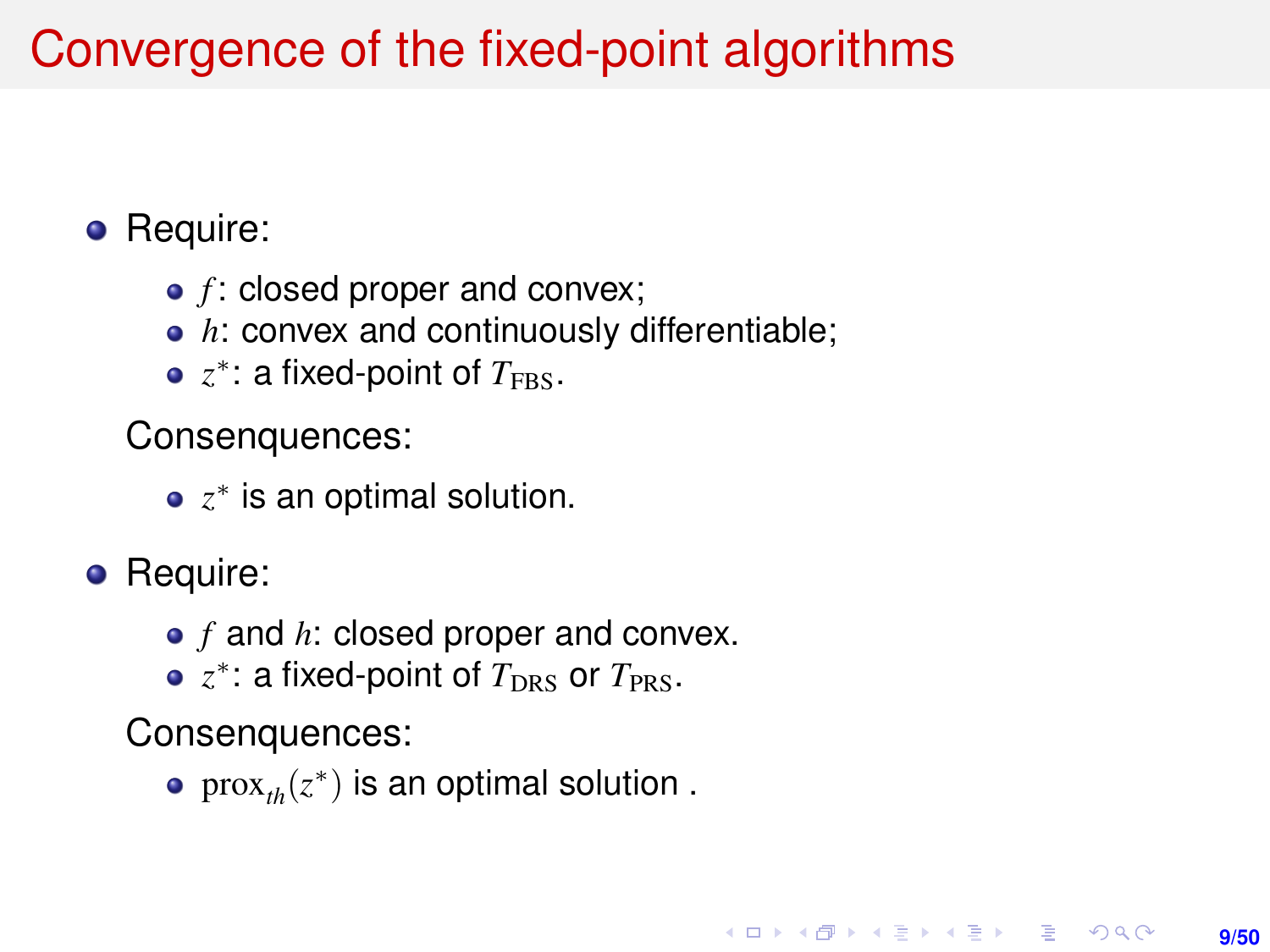# <span id="page-9-0"></span>Sublinear convergence of FBS

Require:

- *f* : closed proper and convex;
- *h*: convex and continuously differentiable and  $||\nabla h(x) - \nabla h(y)|| \leq L||x - y||.$
- *x* ∗ : an optimal solution to problem;
- $x^0 \in \textbf{dom}(f) \cap \textbf{dom}(h)$
- ${x^k}$ : generated by  $x^{k+1} = T_{\text{FBS}}(x^k)$  with tuning parameter  $t = 1/L$

Consenquences:

• for all  $k > 1$ .

$$
f(x^{k}) + h(x^{k}) - f(x^{*}) - h(x^{*}) \le \frac{L||x^{0} - x^{*}||^{2}}{2k}.
$$

for all  $k\geq 1$ , we have  $\|T_{\mathrm{FBS}}(x^k)-x^k\|^2=o(1/k^2)$  and

$$
||T_{\text{FBS}}(x^k) - x^k||^2 \le \frac{||x^0 - x^*||^2}{k^2}.
$$

**10/50**

 $2Q$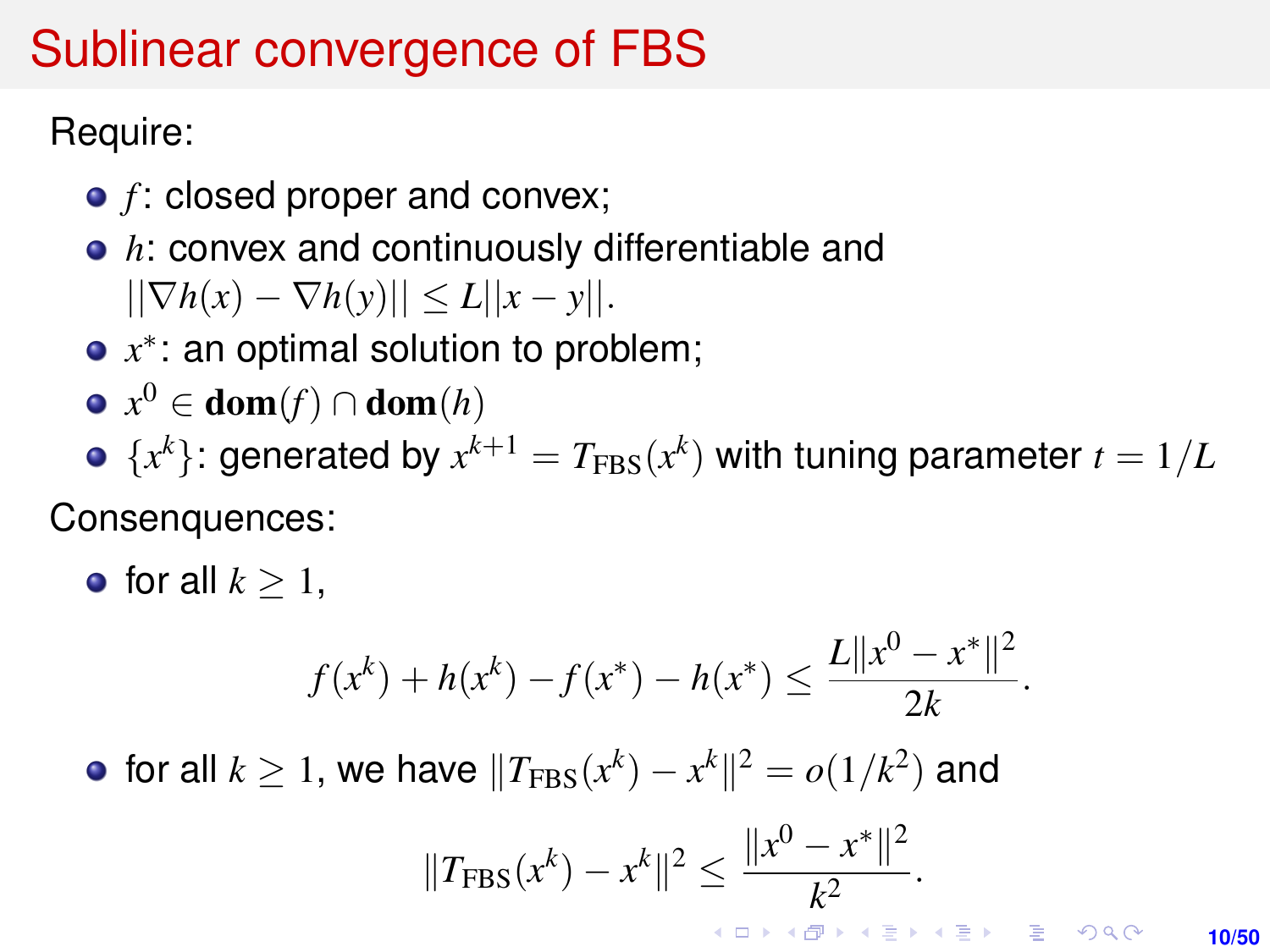### Error bound condition

- optimal solution set *X* ∗
- test set *T*
- residual function  $F(x)$ :  $F(x) = 0$  when x is optimal solution
- **•** (error bound condition) if there exists a constant  $\kappa > 0$  such that

 $dist(x, X^*) \leq \kappa ||F(x)||$  for all  $x \in T$ .

(error bound with residual-based test set(EBR))  $T := \{x \in \mathbb{R}^n | f(x) + h(x) \le v, ||F(x)|| \le \varepsilon\}$  for some constant  $\varepsilon \ge 0$ and any  $v \ge v^* := \min_x f(x) + h(x)$ .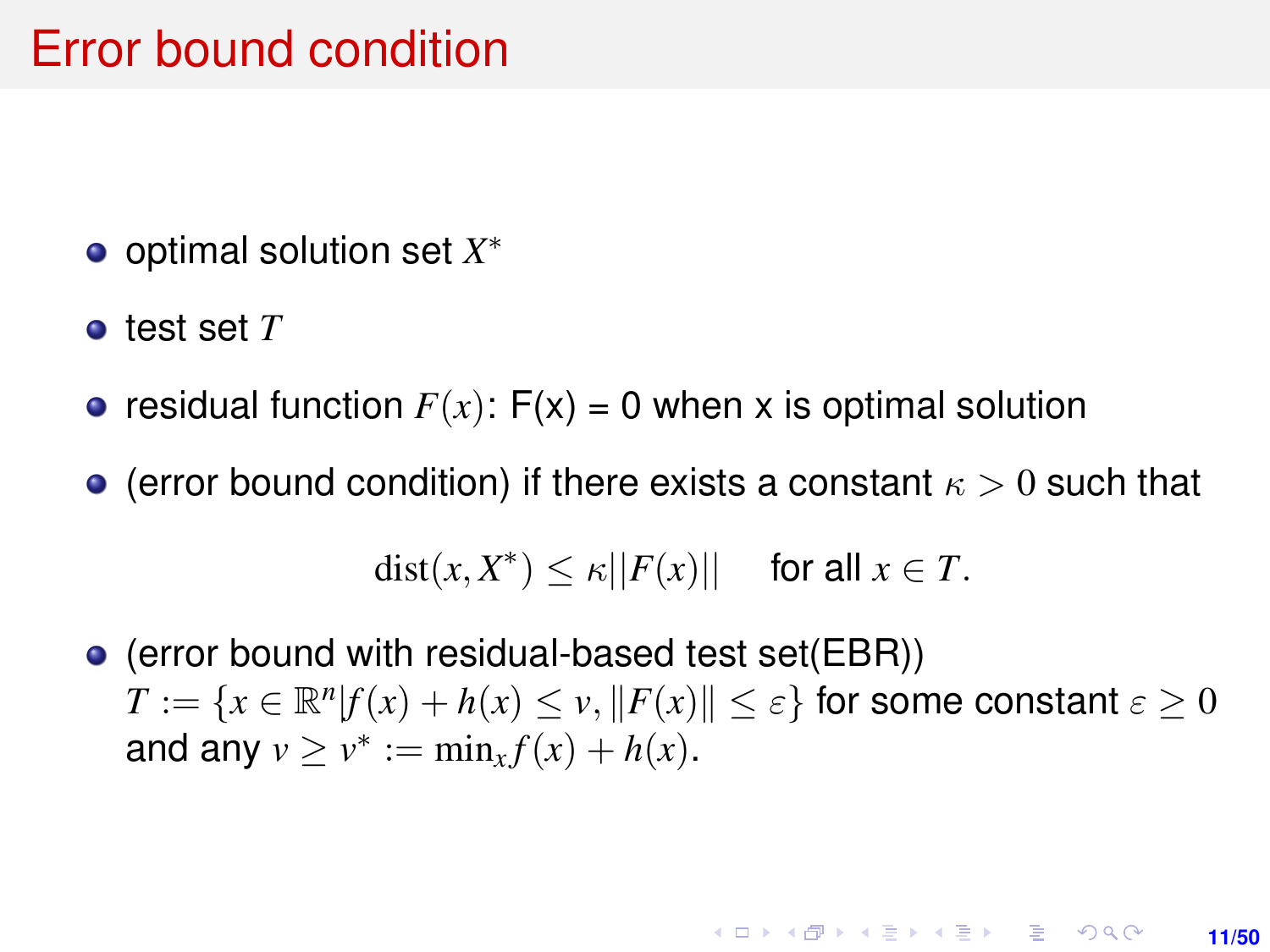## Linear convergence of FBS

Require:

- e error bound condition (EBR) holds with parameter  $\kappa$  for residual  $f$ unction  $F_{\text{FRS}} = T_{\text{FRS}} - I$
- ${x^k}$ : generated by the fixed-point iteration  $x^{k+1} = T_{\text{FBS}}(x^k)$  with  $t\leq \beta^{-1}$  for some constant  $\beta>0$
- *x* ∗ : the limit point of the sequence {*x k*}

Consenquences:

• there exists an index  $r$  such that for all  $k \geq 1$ ,

$$
||x^{r+k} - x^*||^2 \le \left(1 - \frac{1}{2\beta\kappa}\right)^k C \cdot (f(x^k) + h(x^k) - f(x^*) - h(x^*)),
$$

where 
$$
C:=\frac{2}{\beta(1-\sqrt{1-(2\beta\gamma)^{-1}})^2}.
$$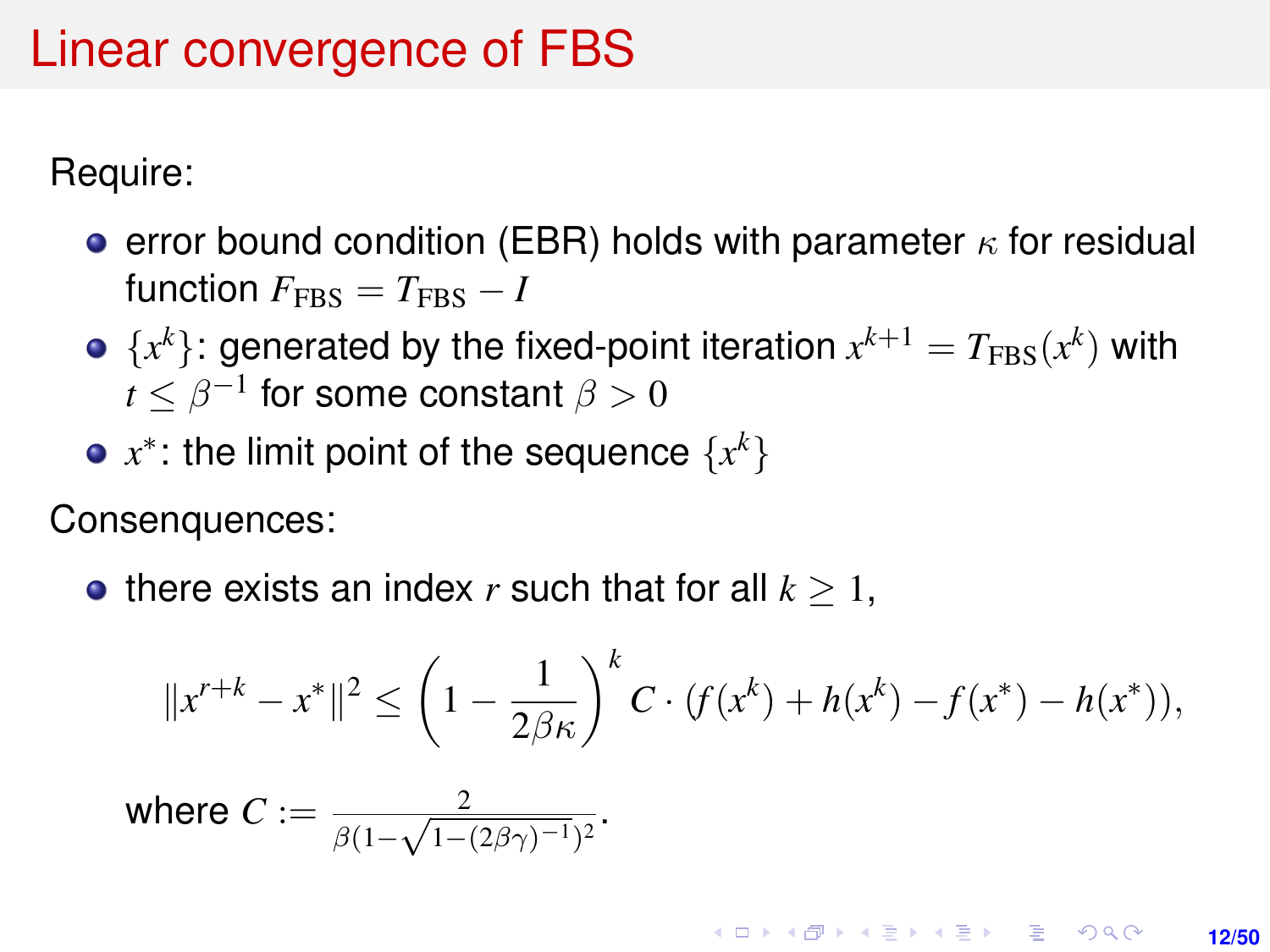### Sublinear convergence of relaxed PRS

Require:

- *f* and *h*: closed proper and convex
- $\bullet \ \{\lambda_k \in (0,1)\}$ : a sequence of positive numbers

$$
\bullet \ \tau_k := \lambda_k (1 - \lambda_k)
$$

- $z^*$ : a fixed point of  $T_{\lambda_k}$
- $\{z^k\}$ : generated by the fixed-point iteration  $z^{k+1} = T_{\lambda_k}(z^k)$

Consenquences:

**•** if  $\tau_k > 0$  for all  $k > 0$ ,

$$
||T_{\lambda_k}(z^k) - z^k||^2 \le \frac{||z^0 - z^*||^2}{\sum_{i=0}^k \tau_i}.
$$

**In particular, if**  $\tau_k \in (\varepsilon, \infty)$  for all  $k \geq 0$  and some  $\varepsilon > 0$ , then  $||T_{\lambda_k}(z^k) - z^k|| = o(1/(k+1)).$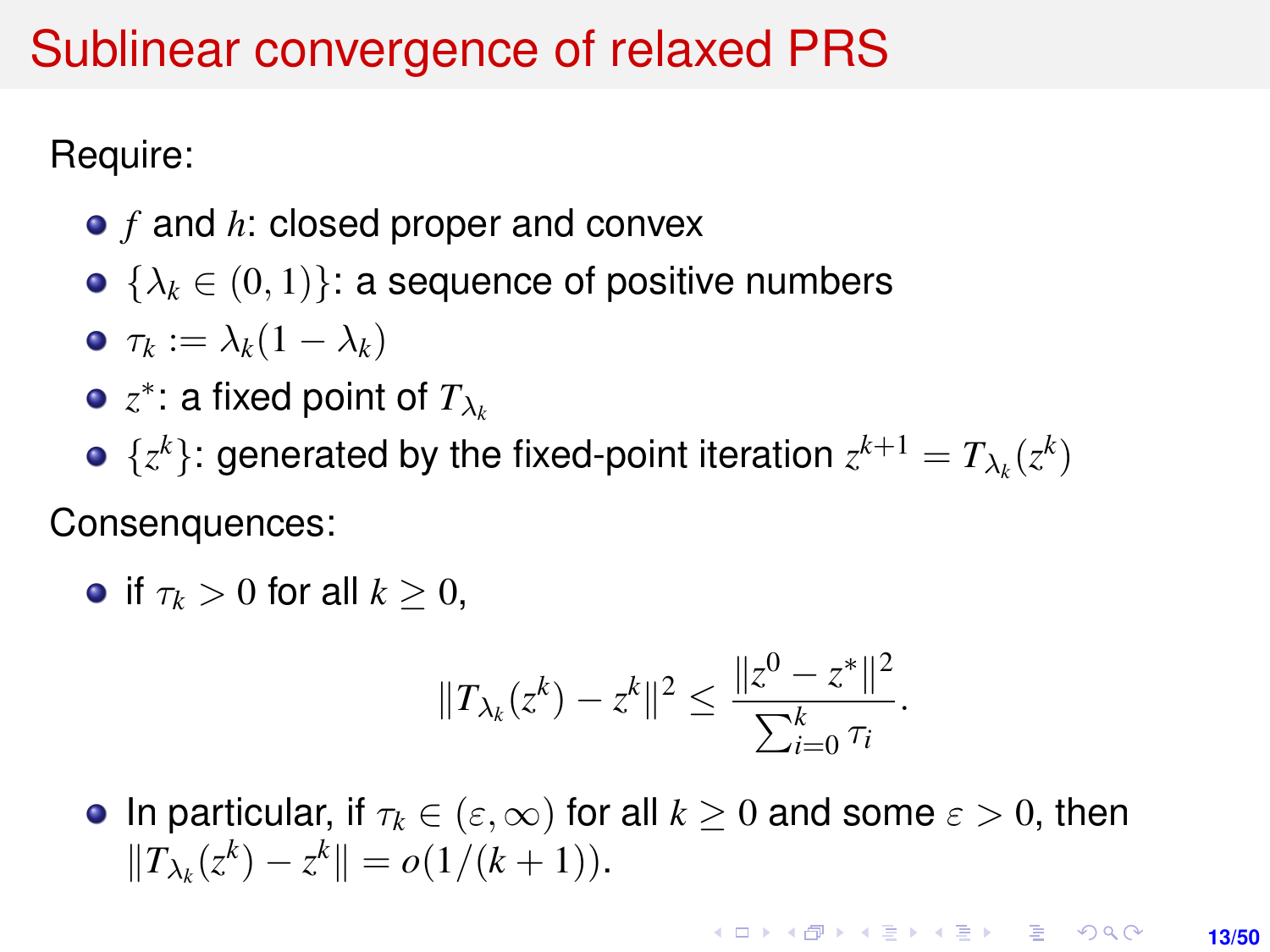• Solving the system

$$
F(z)=0,
$$

where  $F(z) = T(z) - z$  and  $T(z)$  is a fixed-point mapping.

- Fixed-point algorithms suffer from slow tail convergence and is not suitable for high accuracy applications.
- *F*(*z*) fails to be differentiable in many interesting applications.
- F(z): (strongly) semi-smooth and monotone.
- **•** semi-smooth Newton's type method
	- Semi-smooth Newton method
	- Semi-smooth Levenberg-Marquardt method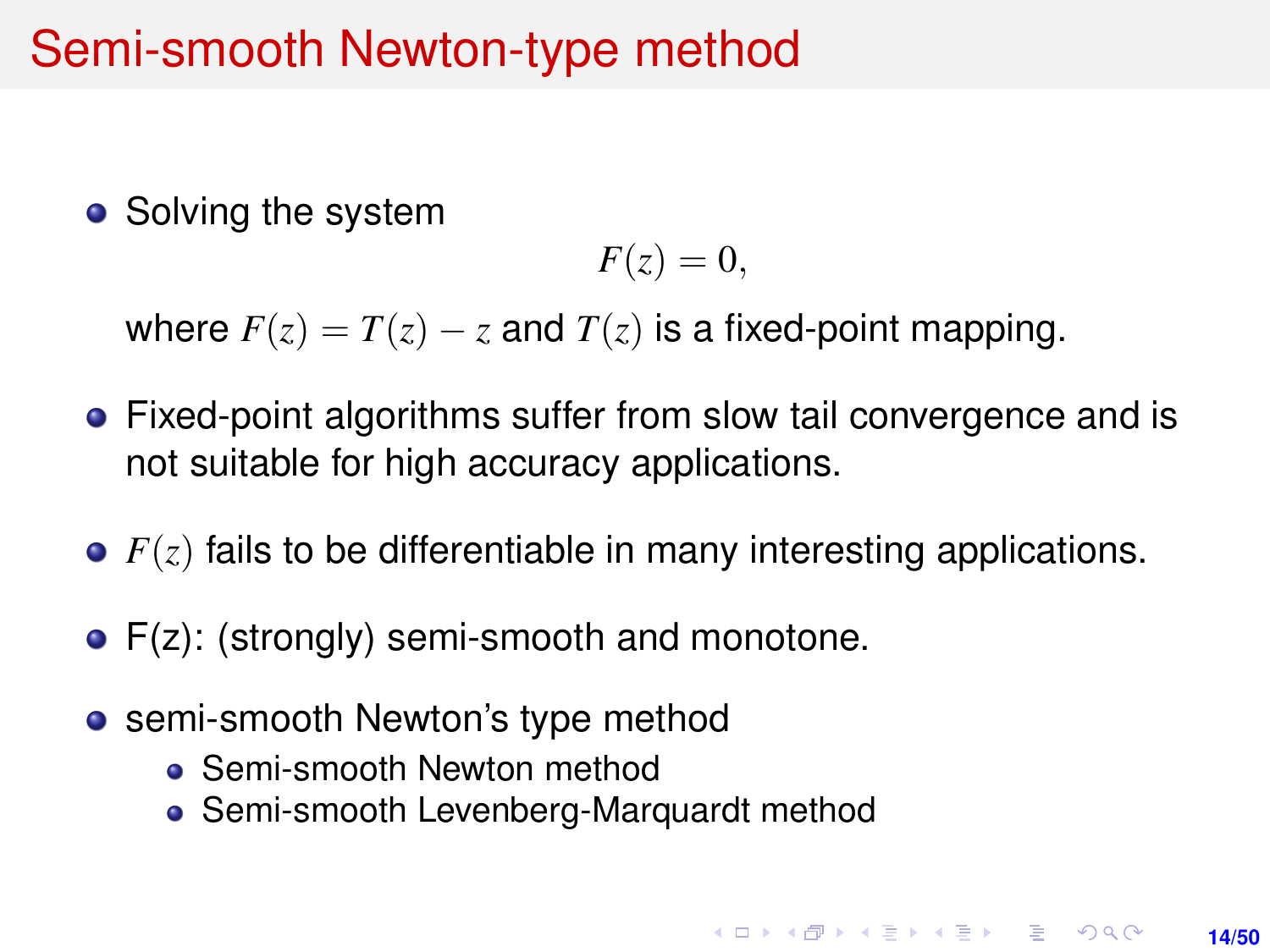### Semi-smoothness

- $F: \mathcal{O} \to \mathbb{R}^m$  be locally Lipschitz continuous.
- The B-subdifferential of *F* at *x* is defined by

$$
\partial_B F(x) := \left\{ \lim_{k \to \infty} F'(x^k) | x^k \in D_F, x^k \to x \right\}.
$$

The set

$$
\partial F(x) = \text{co}(\partial_B F(x))
$$

is called Clarke's generalized Jacobian

- We say that *F* is semismooth at  $x \in \mathcal{O}$  if
	- *F* is directionally differentiable at *x*;
	- for any  $d \in \mathcal{O}$  and  $J \in \partial F(x+d)$ ,

$$
||F(x+d) - F(x) - J(d)|| = o(||d||) \text{ as } d \to 0.
$$

*F* is said to be strongly semi-smooth at *x* ∈ O if *F* is semi-smooth and for any  $d \in \mathcal{O}$  and  $J \in \partial F(x+d)$ ,

$$
||F(x+d)-F(x)-J(d)||=O(||d||^2) \text{ as } d\to 0.
$$

**15/50**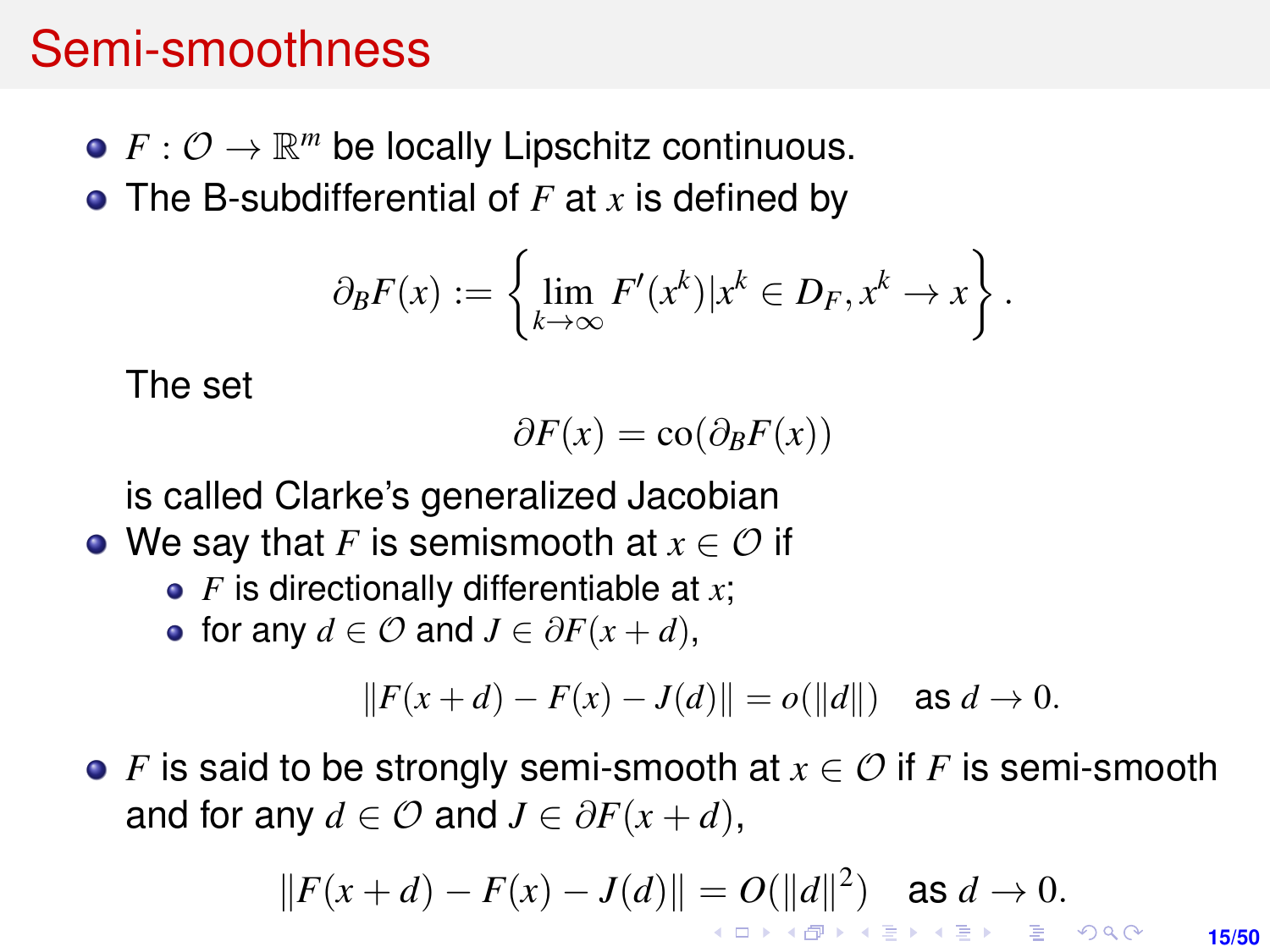## Semi-smoothness

- (Strongly) semi-smoothness is closed under scalar multiplication, summation and composition.
- A vector-valued function is (strongly) semi-smooth if and only if each of its component functions is (strongly) semi-smooth.
- **•** Examples:
	- **s** semi-smooth
		- **o** the smooth functions
		- all convex functions (thus norm)
		- the piecewise differentiable functions
	- strongly semi-smooth
		- Differentiable functions with Lipschitz gradients
		- For every  $p \in [1, \infty]$ , the norm  $\|\cdot\|_p$
		- Piecewise affine functions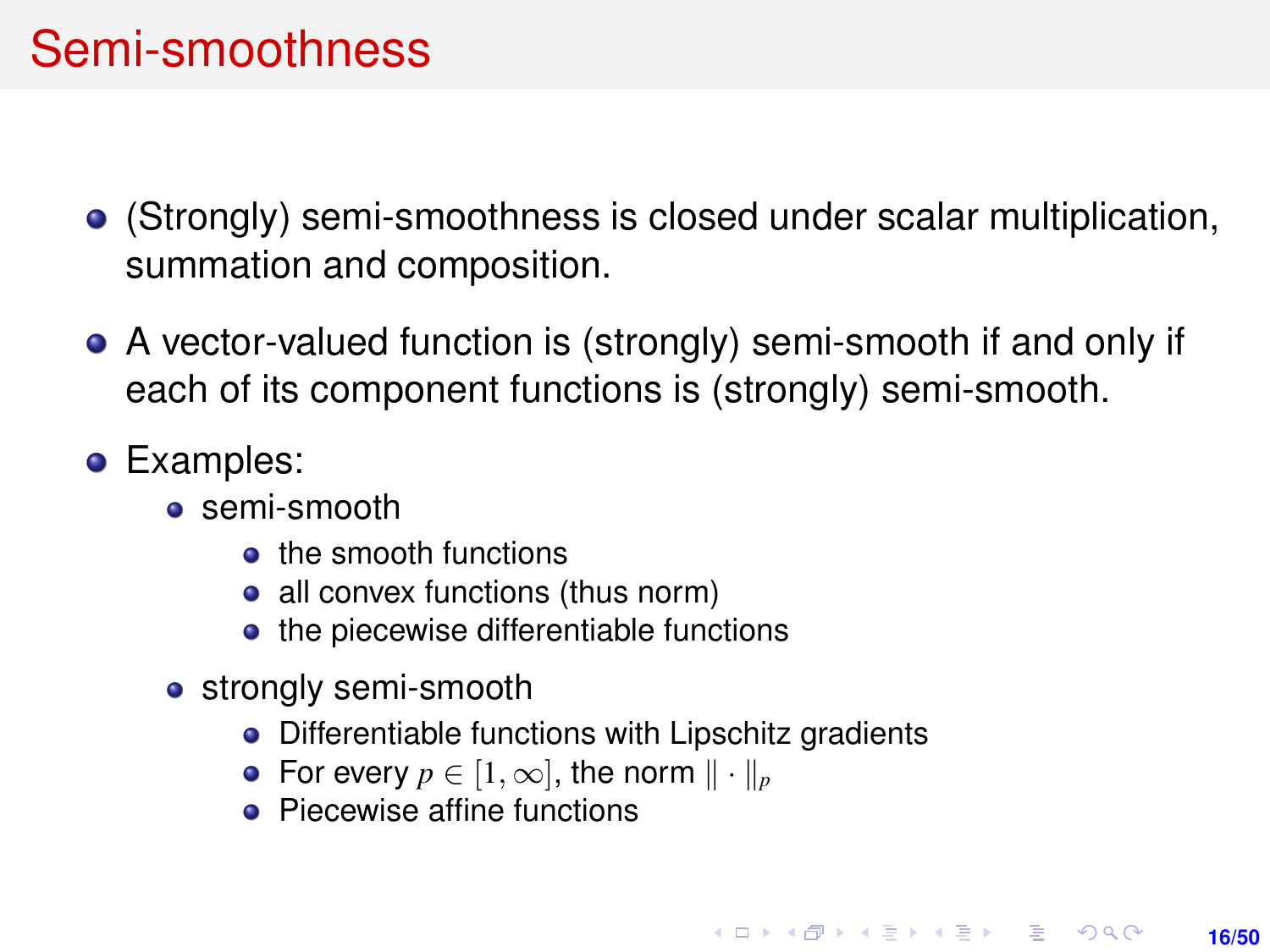# Semi-smoothness of proximal mappings

- The semi-smoothness of proximal mapping does not hold generally.
- **•** Examples:
	- Sparcity inducing norm  $|| \cdot ||_1$ .
	- Piecewise  $C<sup>k</sup>$  functions.
	- Metric projections over a polyhedral set or symmetric cones.

**17/50**

**KORKARK A BIK BIKA A GA A GA A GA A BIKA A BIKA A BIKA A BIKA A BIKA A BIKA A BIKA A BIKA A BIKA A BIKA A BIKA** 

- Piecewise linear-quadratic functions.
- Convex functions.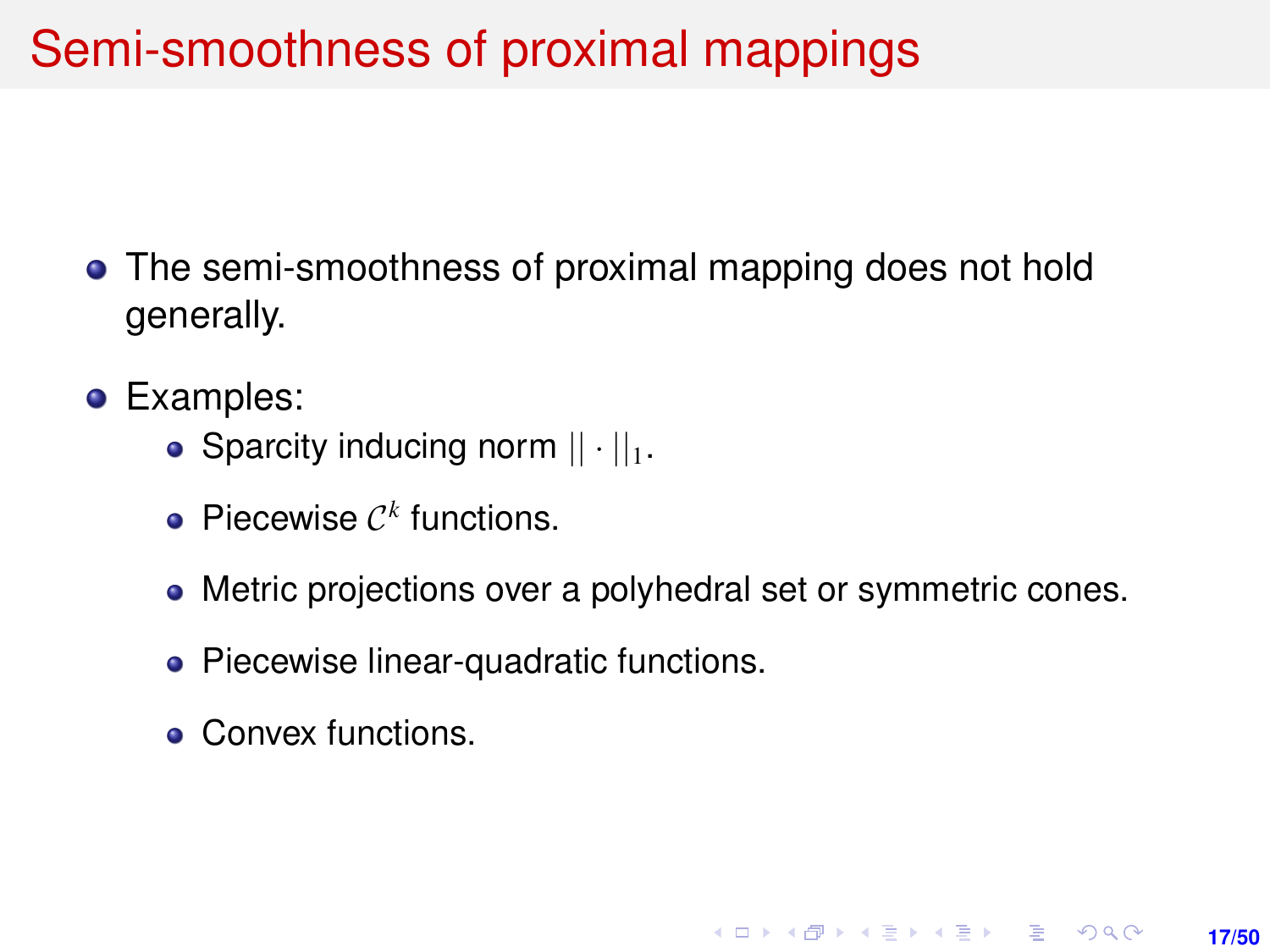- $J_k \in \partial_B F(z^k)$ : positively semidefinite.
- regularized Newton's method

$$
(J_k + \mu_k I)d = -F_k,
$$

where  $F_k = F(z^k)$ ,  $\mu_k = \lambda_k ||F_k||$  and  $\lambda_k > 0$  is a regularization parameter.

• solve the linear system inexactly.

$$
r_k := (J_k + \mu_k I)d^k + F_k.
$$

seek to step  $d^k$  by solving the system approximately such that

$$
||r_k|| \leq \tau \min\{1, \lambda_k ||F_k|| \cdot ||d^k||\},\
$$

where  $0 < \tau < 1$  is some positive constant.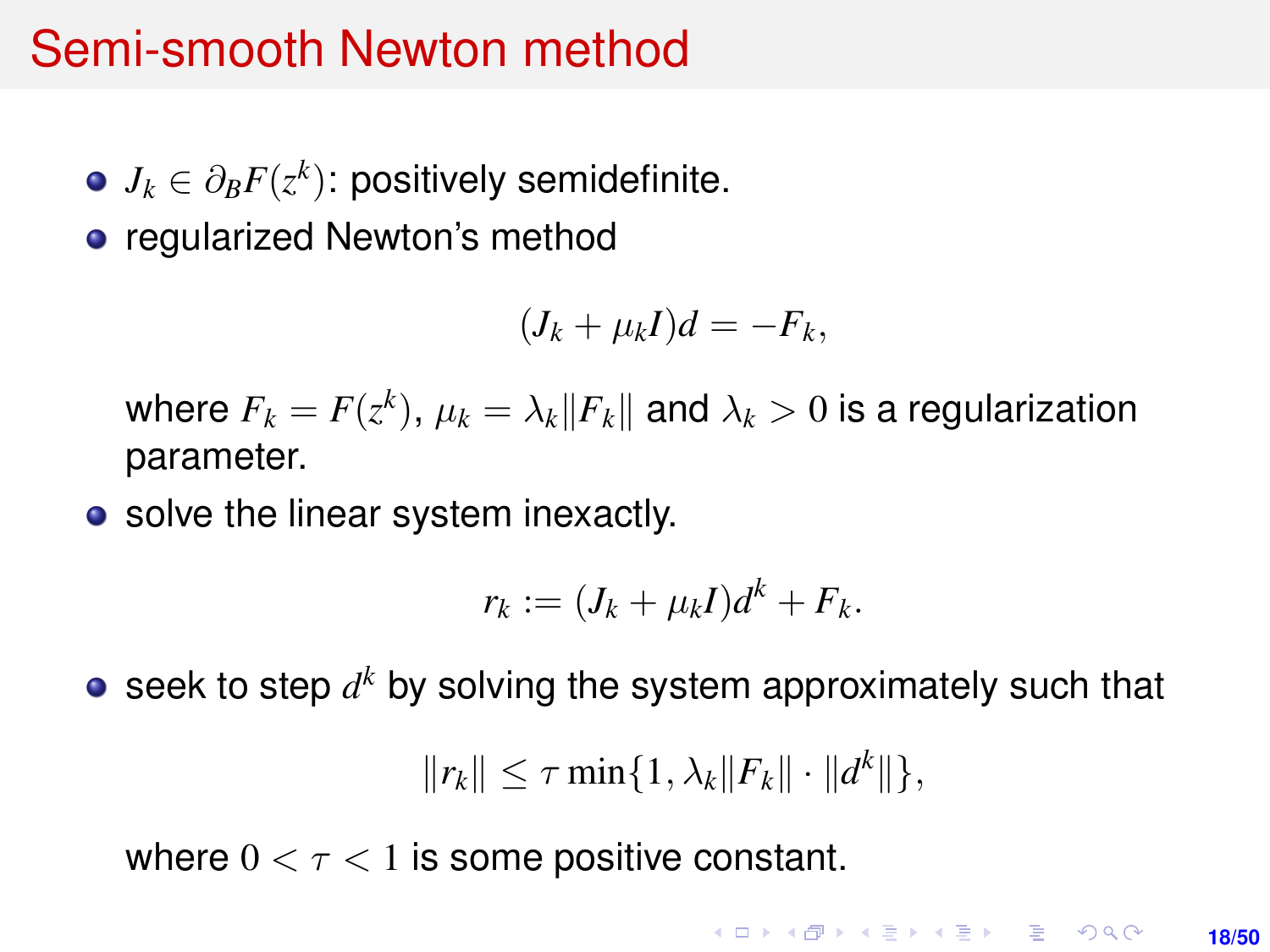- $d^k = 0$ , then  $x_k$  is the optimal solution.
- A trial point

$$
u^k = z^k + d^k.
$$

*d<sup>k</sup>* is small enough,

$$
\langle F(u^k), z^k - u^k \rangle = -\langle F(u^k), d^k \rangle > 0.
$$

By monotonicity of *F*, for any optimal solution *z* ∗

$$
\langle F(u^k), z^* - u^k \rangle \leq 0.
$$

• Therefore the hyperplane

$$
H_k := \{ z \in \mathbb{R}^n \vert \langle F(u^k), z - u^k \rangle = 0 \}
$$

strictly separates  $z^k$  from the solution set  $Z^*$ .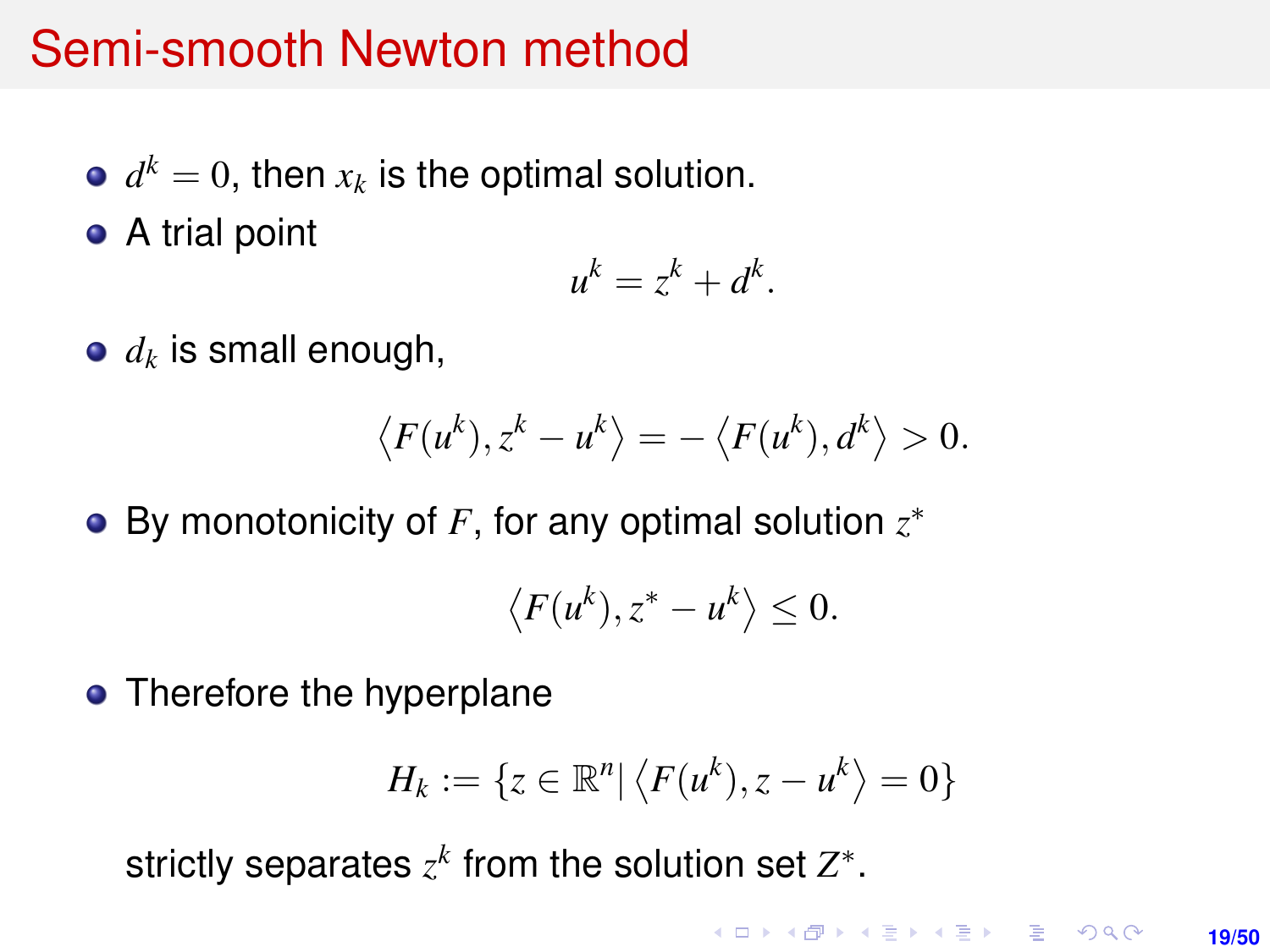• Define a ratio

$$
\rho_k = \frac{-\langle F(u^k), d^k \rangle}{\|d^k\|^2}.
$$

 $\bullet$  If  $\rho_k$  is big enough,

$$
z^{k+1} = z^k - \frac{\langle F(u^k), z^k - u^k \rangle}{\|F(u^k)\|^2} F(u^k),
$$

**20/50**

**KORKARK KERKER DRAM** 

which is the projection onto the hyperplane *Hk*.

If  $\rho_k$  is too small,  $z^{k+1} = z^k$  and increase the parameter.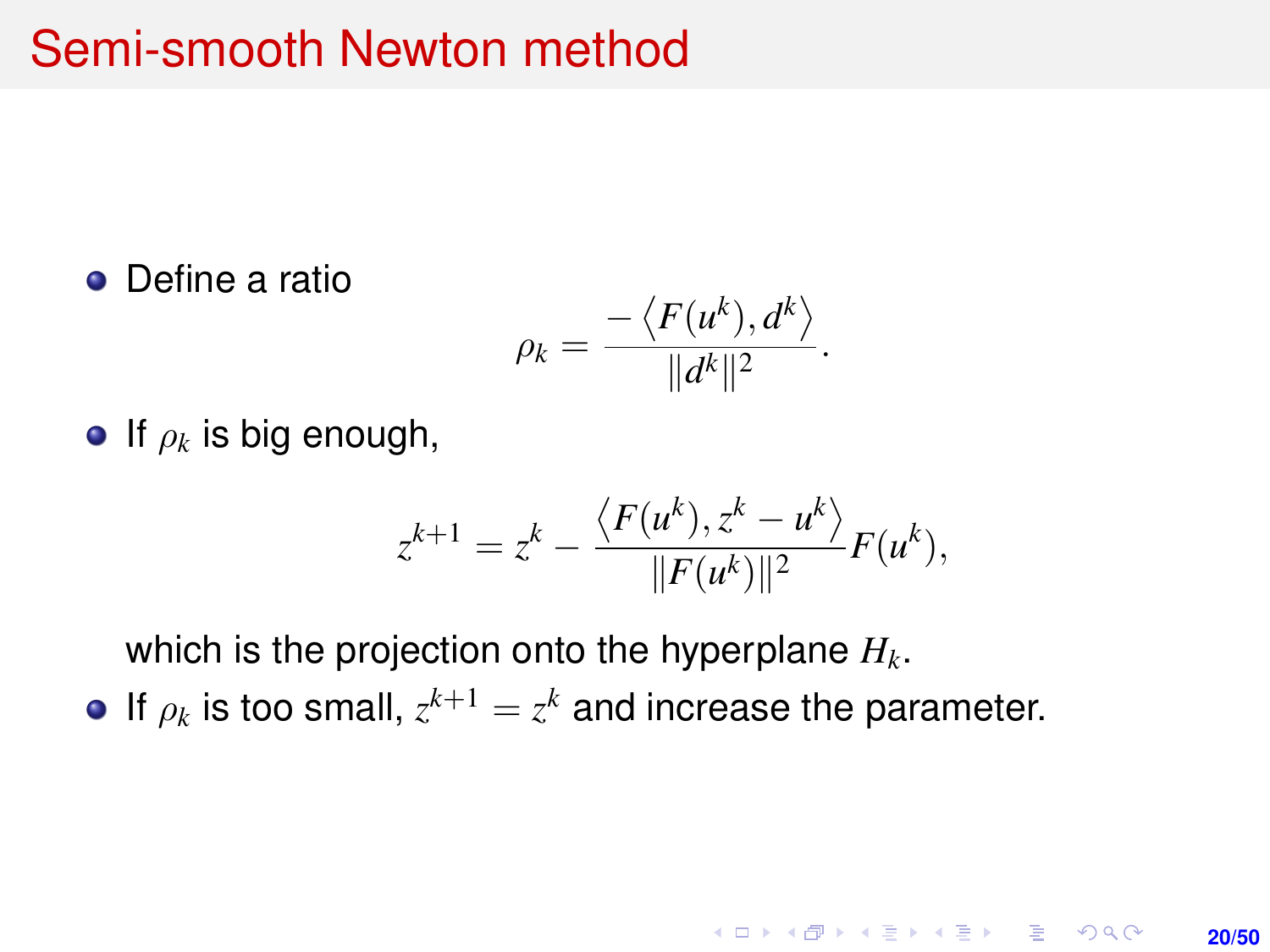- Select some parameters  $0 < \eta_1 \leq \eta_2 < 1$  and  $1 < \gamma_1 \leq \gamma_2$ .  $\lambda > 0$ is a small positive constant.
- Update the point

$$
z^{k+1} = \begin{cases} z^k - \frac{\langle F(u^k), z^k - u^k \rangle}{\|F(u^k)\|^2} F(u^k), & \text{if } \rho_k \ge \eta_1, \\ z^k, & \text{otherwise.} \end{cases}
$$

• Update the regularization prameter

$$
\lambda_{k+1} \in \left\{ \begin{array}{ll} (\underline{\lambda}, \lambda_k), & \text{if } \rho_k \geq \eta_2, \\ [\lambda_k, \gamma_1 \lambda_k], & \text{if } \eta_1 \leq \rho_k < \eta_2, \\ (\gamma_1 \lambda_k, \gamma_2 \lambda_k], & \text{otherwise,.} \end{array} \right.
$$

For any  $z^* \in Z^*$  and any successful iteration

$$
||z^{k+1} - z^*||^2 \le ||z^k - z^*||^2 - ||z^{k+1} - z^k||^2.
$$

KO KARK KEK LE KORA **21/50**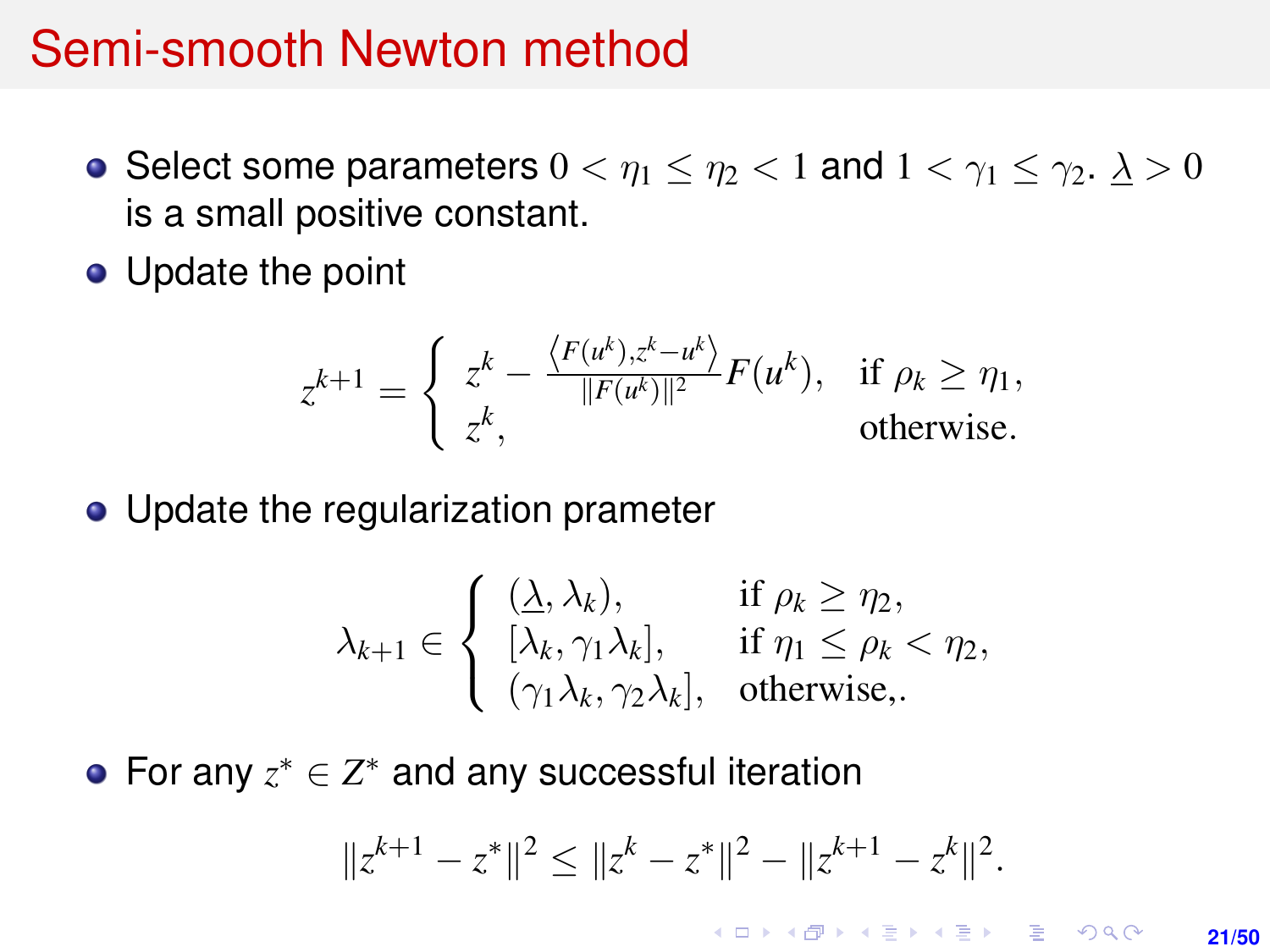## Globel covergence of semi-smooth Newton method

### **Assumption**:

**•** Suppose that there exists a constant  $c_1 > 0$  such that  $||J_k|| \leq c_1$  for any  $k \geq 0$  and any  $J_k \in \partial_B F(z^k)$ .

#### **glabal convergence**:

**the successful index set** 

$$
\mathcal{S}:=\{k\geq 0: \rho_k\geq \eta_1\}.
$$

- Suppose that S is finite. Then  $z^k = z^*$  for all sufficiently large k and  $F(z^*) = 0.$
- Suppose that S is infinite. Then  $\{z^k\}$  converges to some point  $\bar{z}$  such that  $F(\overline{z}) = 0$ .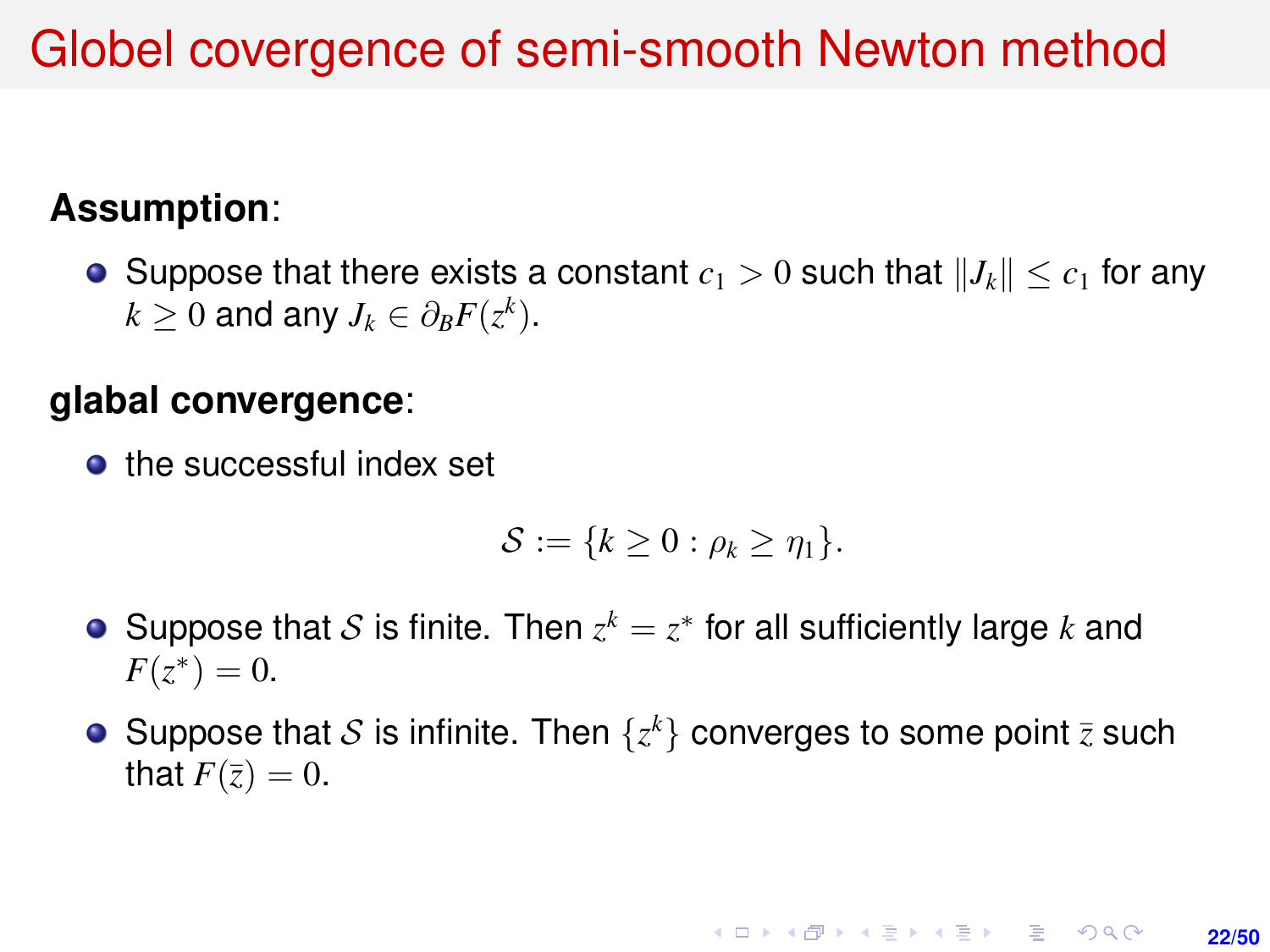• Define a merit function

$$
\phi(z) := \frac{1}{2} ||F(z)||^2.
$$

Choose an element  $J_k \in \partial_B F(z^k)$  and denote

$$
F_k = F(z^k), \quad \phi_k = \phi(z^k), \quad g_k = J_k^T F_k.
$$

• Consider a quadratic model

$$
m_k(s) := \frac{1}{2} ||F_k + J_k s||^2.
$$

The step  $s^k$  is obtained by solving

$$
\min_{s} \, m_{k}(s) + \frac{1}{2}\mu_{k} \|F_{k}\| \cdot \|s\|^{2},
$$

**KORKARK A BIK BIKA A GA A GA A GA A BIKA A BIKA A BIKA A BIKA A BIKA A BIKA A BIKA A BIKA A BIKA A BIKA A BIKA 23/50**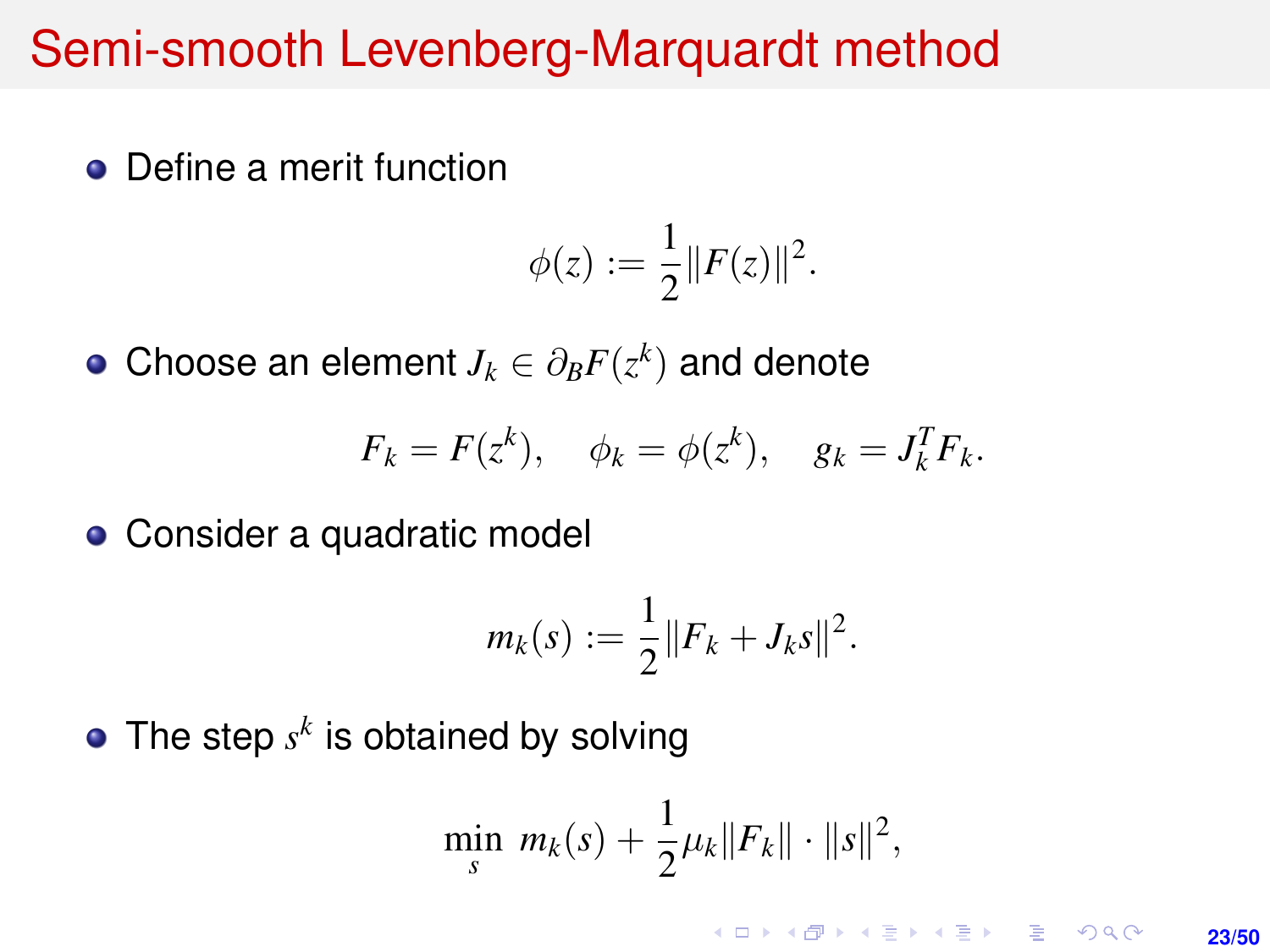• Solve a linear system

$$
[J_k^T J_k + \mu_k ||F_k||I]s = -J_k^T F_k,
$$

where  $\mu_k > 0$  is the regularization parameter.

• Solving approximately such that

 $||r_k|| \leq \tau \min{\{\bar{\eta}, ||F_k||^2\}},$ 

where

$$
r_k := (J_k^T J_k + \lambda_k ||F_k|| I) s^k + g_k.
$$

**KORKARK A BIK BIKA A GA A GA A GA A BIKA A BIKA A BIKA A BIKA A BIKA A BIKA A BIKA A BIKA A BIKA A BIKA A BIKA 24/50**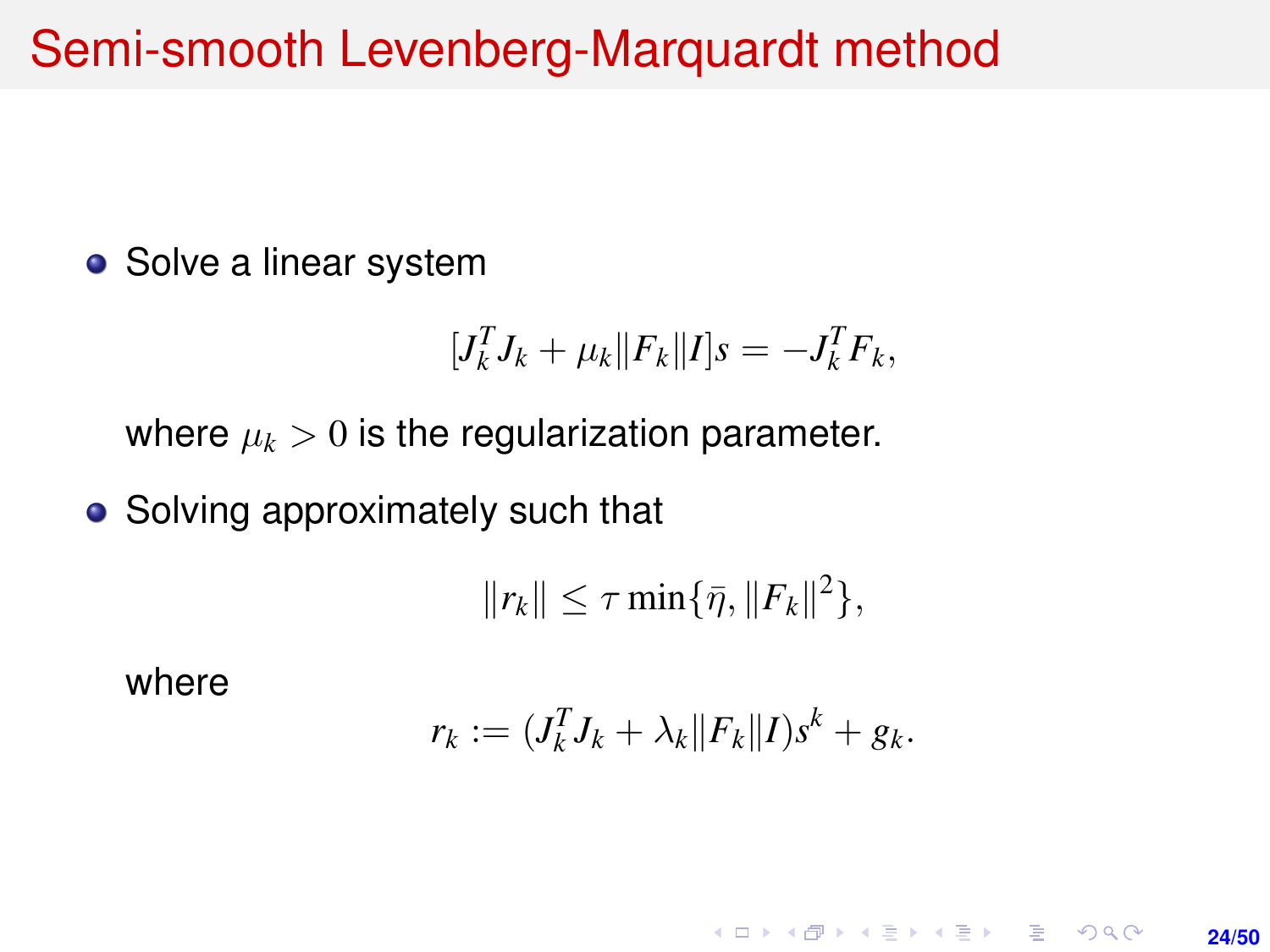• Define the ratio

$$
\rho_k = \frac{\phi(z^k) - \phi(z^k + s^k)}{m_k(0) - m_k(s^k)}.
$$

which compare the actual reduction and predicted reduction.

 $\bullet$  If  $\rho_k$  is big enough, the quadratic approximation is proper.

$$
z^{k+1} = z^k + s^k.
$$

**If**  $\rho_k$  is too small, the quadratic approximation is bad.

$$
z^{k+1} = z^k
$$

**KORKARK A BIK BIKA A GA A GA A GA A BIKA A BIKA A BIKA A BIKA A BIKA A BIKA A BIKA A BIKA A BIKA A BIKA A BIKA** 

**25/50**

Increase the regularization parameter.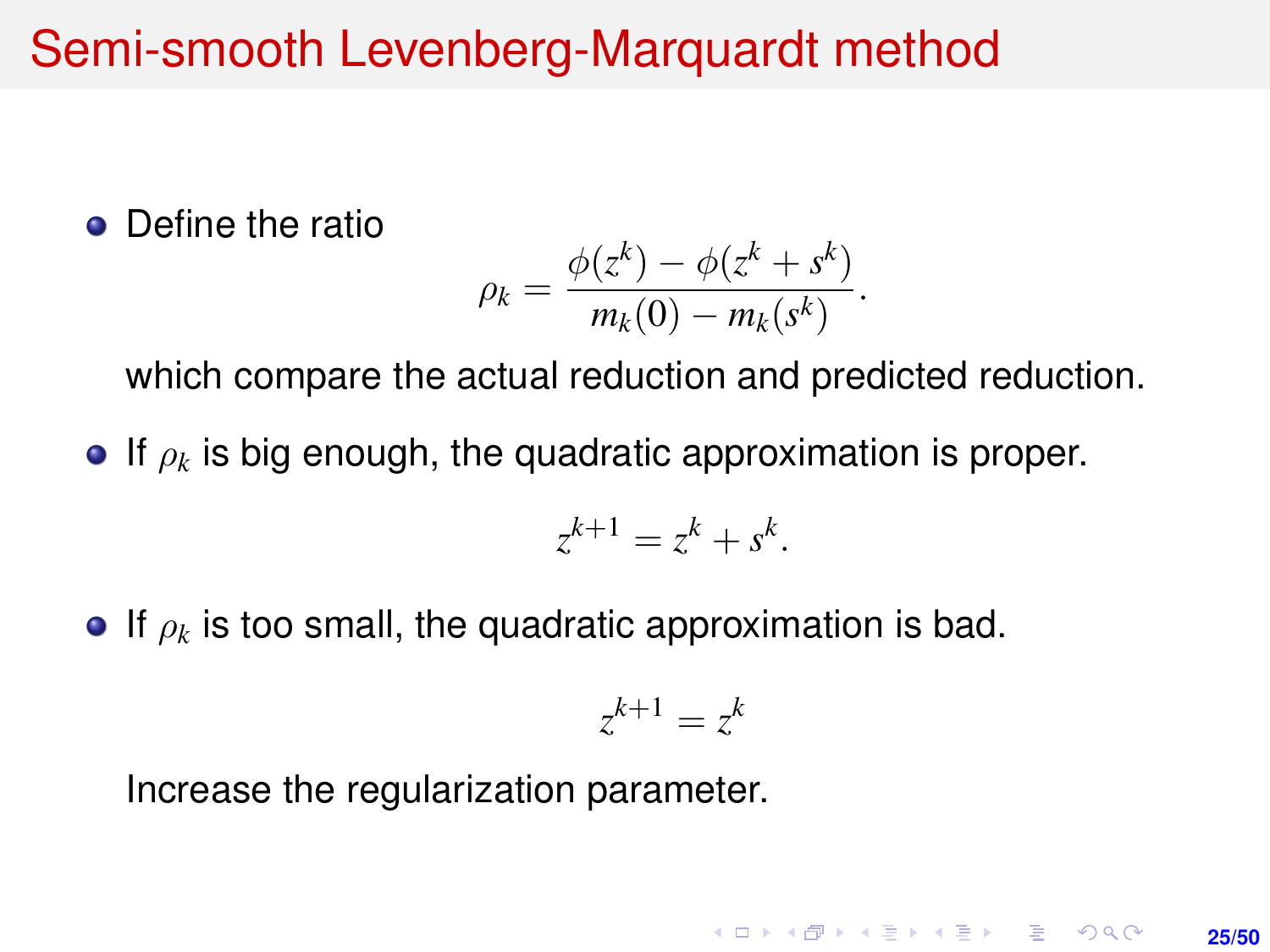- Set the parameter  $0 < \eta_1 \leq \eta_2 < 1$  and  $1 < \eta_1 \leq \eta_2$ ,
- Update the iterate point

$$
z^{k+1} = \begin{cases} z^k + s^k & \text{if } \rho_k \ge \eta_1, \\ z^k & \text{otherwise.} \end{cases}
$$

 $\bullet$  Update the regularized parameter  $\mu_k$ 

$$
\mu_{k+1} \in \begin{cases}\n(0, \mu_k) & \text{if } \rho_k > \eta_2, \\
[\mu_k, \gamma_1 \mu_k] & \text{if } \eta_1 \le \rho_k \le \eta_2, \\
(\gamma_1 \mu_k, \gamma_2 \mu_k) & \text{otherwise.} \n\end{cases}
$$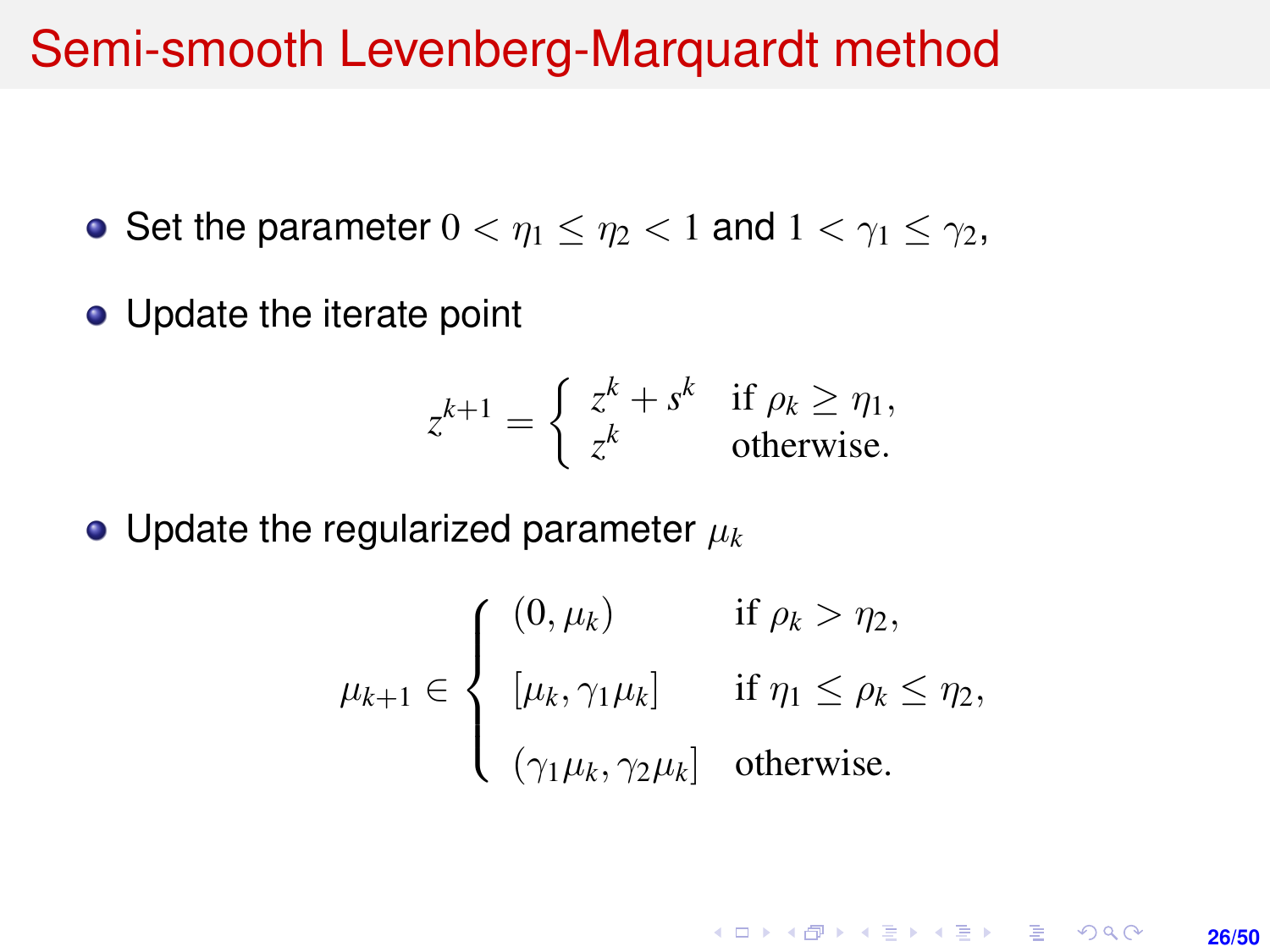## Convergence of semi-smooth LM method

### **Assumptions:**

The level set  $L(z^0) := \{z \in \mathbb{R}^n : \phi(z) \leq \phi(z^0)\}$  is bounded.

 $F(z)$  is strongly semi-smooth over  $L(z^0).$ 

#### **Convergence:**

The sequence {*z <sup>k</sup>*} generated by Semi-smoothness LM method satisfies

$$
\lim_{k\to\infty}||g_k||=0.
$$

- *F* is BD-regular at  $z \in \mathbb{R}^n$ : every element in  $\partial_B F(z)$  is nonsingular.
- If *F* is BD-regular at a solution  $z^*$  to  $F(z) = 0$ . Assume that the sequence  $\{z^k\}$  lies in the neighborhood of  $z^*$ , then

$$
||z^{k+1} - z^*|| = O(||z^k - z^*||^2).
$$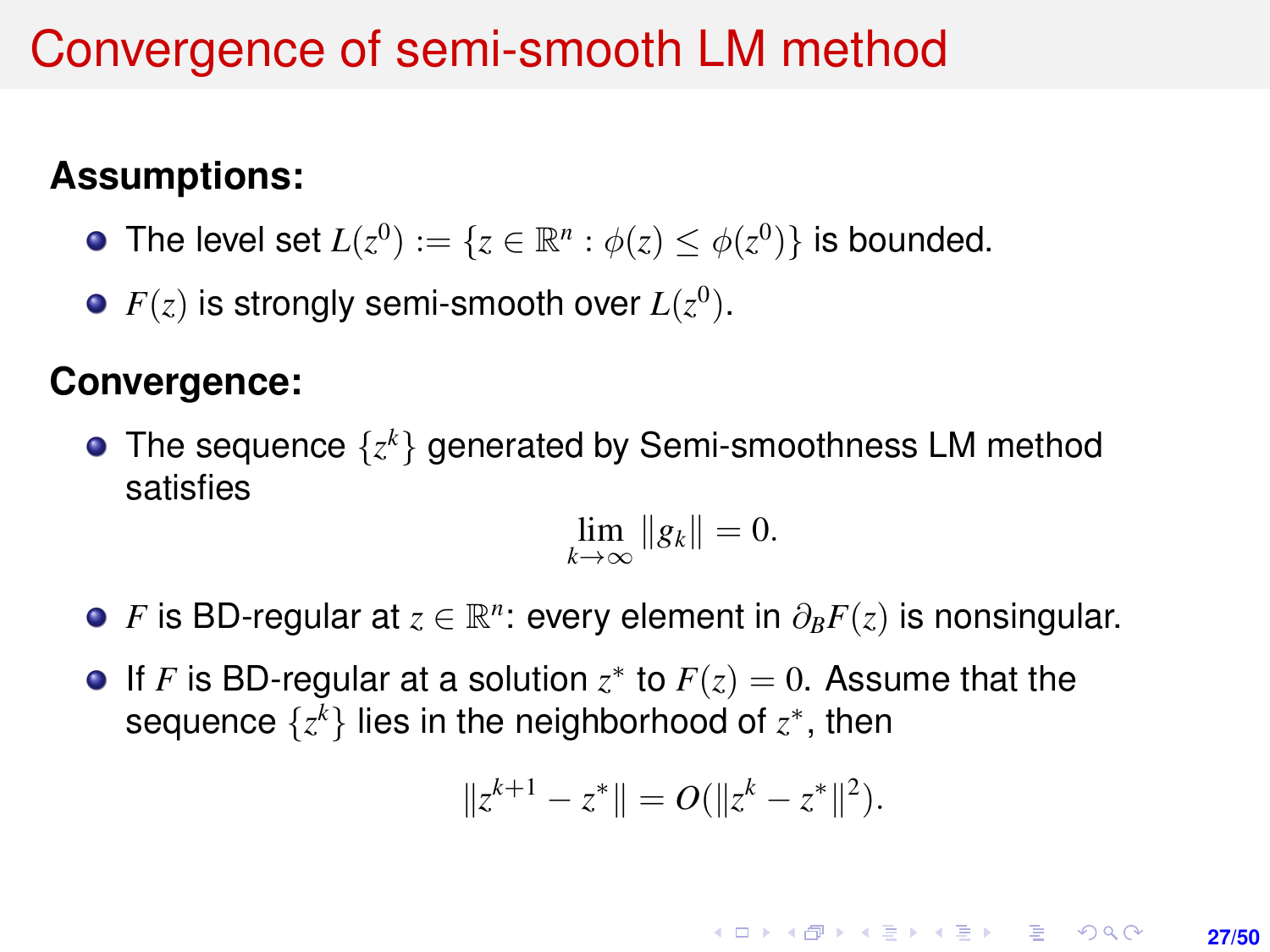# Globalization of the algorithm

#### **Drawback:**

- The semi-smooth LM algorithm converges to a local but not global optimal solution.
- Newton-type methods only have a local quadratic convergence rate and are more expensive than first order method in one iteration.

#### **Goal:**

**•** Develop some globalized technique to escape the local solutions.

**28/50**

**KORKARK A BIK BIKA A GA A GA A GA A BIKA A BIKA A BIKA A BIKA A BIKA A BIKA A BIKA A BIKA A BIKA A BIKA A BIKA** 

• Reduce the complexity.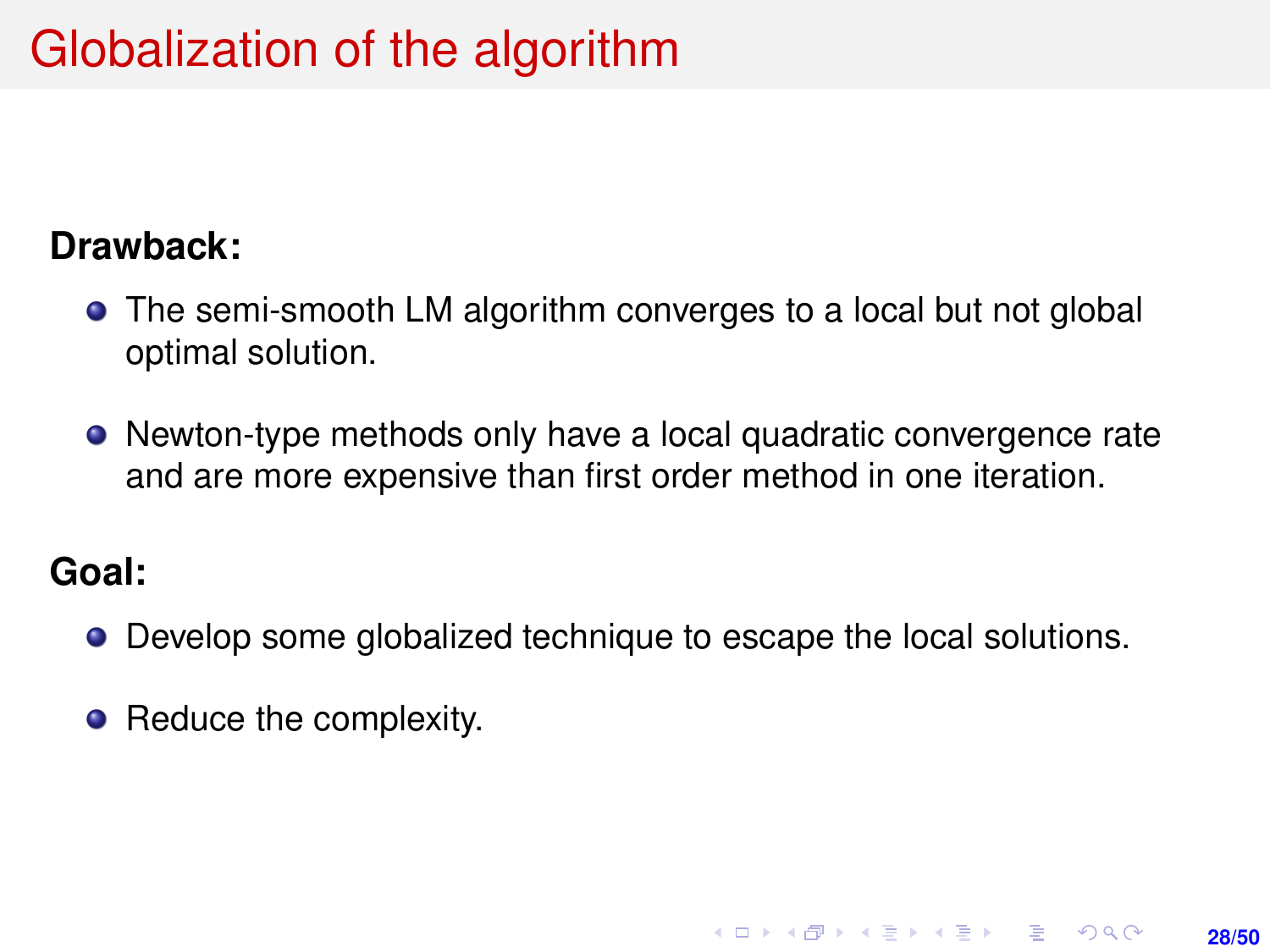# Globalization of the algorithm

#### **Solution:**

- **•** Run the fixed-point iteration until  $F(z) < \varepsilon_0$ .
- **•** Then use the LM method until  $F(z) \leq \varepsilon$

#### **Convergence:**

• Global convergence and quadratic convergence rate.

**29/50**

**KORKARK KERKER DRAM** 

- The complexity
	- fixed-point iterations:  $O(1/\varepsilon_0^2)$
	- LM iterations:  $O(\log(1/\varepsilon))$ .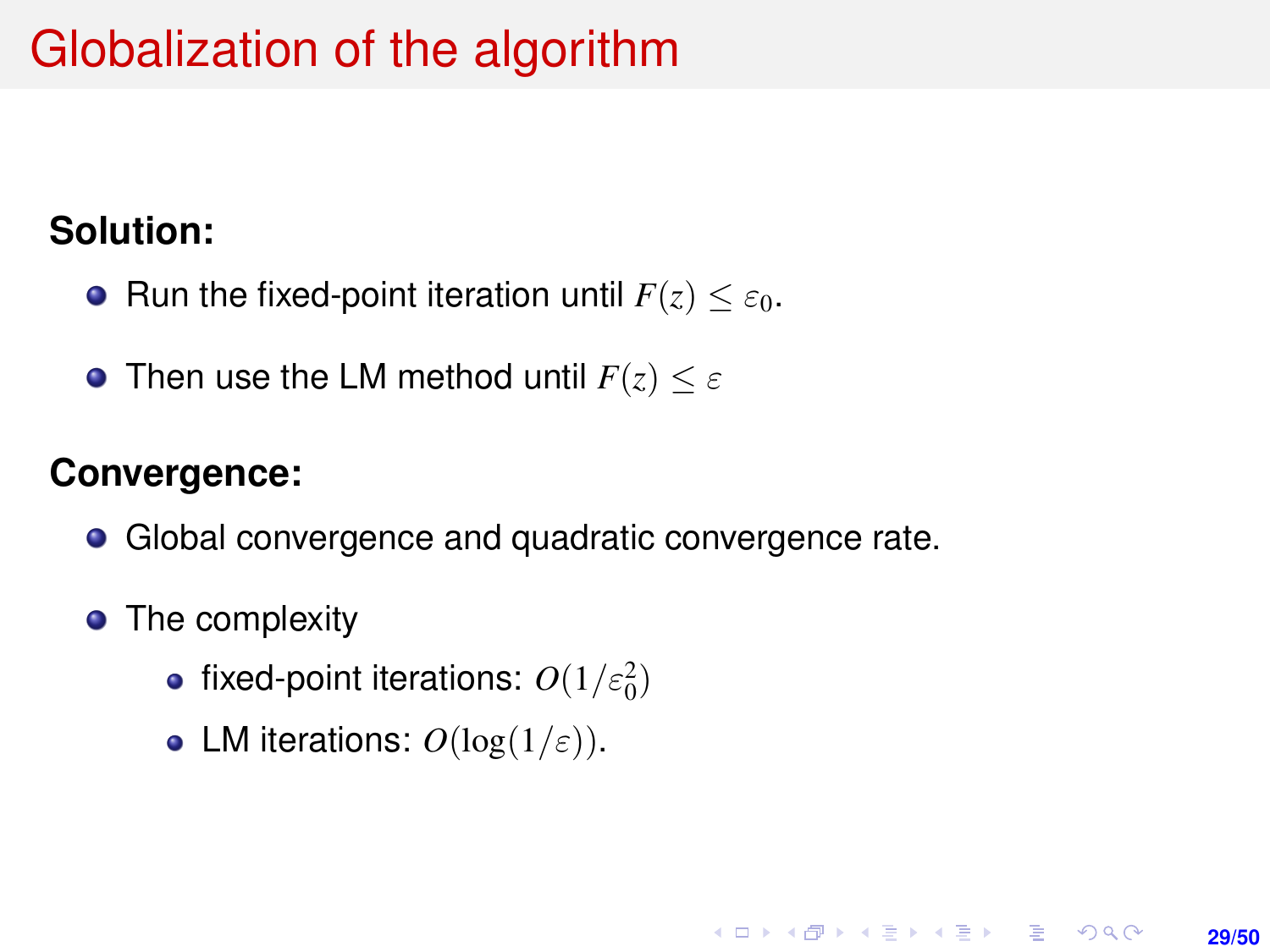### **Applications to the FBS Method**

• The fixed-point mapping

$$
F(x) = \text{prox}_{tf}(x - t \nabla h(x)) - x.
$$

• The generalized Jacobian matrix of  $F(x)$  is

$$
J(x) = M(x)(I - t\partial^2 h(x)) - I,
$$

where  $M(x) \in \partial \text{prox}_{\textit{tf}}(x - t \nabla h(x))$  and  $\partial^2 h(x)$  is the generalized Hessian matrix of *h*(*x*).

**30/50**

**KORKARK A BIK BIKA A GA A GA A GA A BIKA A BIKA A BIKA A BIKA A BIKA A BIKA A BIKA A BIKA A BIKA A BIKA A BIKA**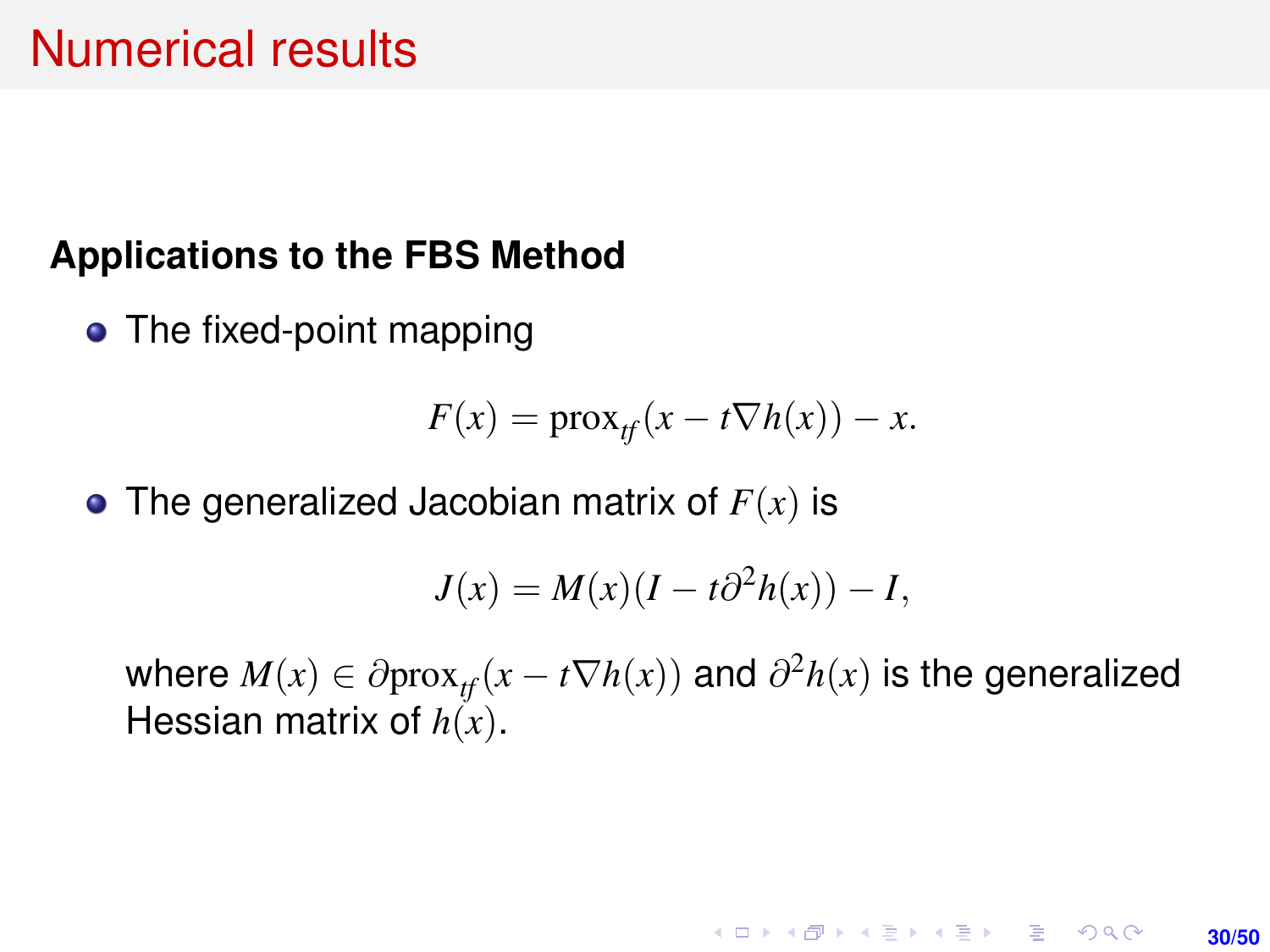## LASSO Regression

• The Lasso regression problem

$$
\min \frac{1}{2} \|Ax - b\|_2^2 \text{ s.t. } \|x\|_1 \le \lambda,
$$

where  $A \in \mathbb{R}^{m \times n}$ ,  $b \in \mathbb{R}^m$  and  $\lambda \geq 0$  are given.

- $h(x) = \frac{1}{2} ||Ax b||_2^2$  and  $f(x) = 1_{\Omega}(x)$ , where  $\Omega = \{x \mid ||x||_1 \le \lambda\}.$
- For a given  $z \in \mathbb{R}^n$ , let  $|z_{[1]}| \geq |z_{[2]}| \geq \ldots \geq |z_{[n]}|$ , the Jacobian matrix *M*(*z*)

$$
M(z)_{ij} = \begin{cases} 1 & \text{if } \alpha < 0, j = i \\ 1 - \alpha \text{sign}(z_i) \text{sign}(z_j)/p, & \text{if } |z_i| \ge \alpha \text{ and } \alpha > 0, j = [1], \ldots, [p]. \end{cases}
$$

where  $\alpha$  be the largest value of  $\left( \sum_{i=1}^k |z_{[i]}| - \lambda \right) / k, \, k = 1, \ldots, n,$ and *p* be the corresponding *k* of  $\alpha$ .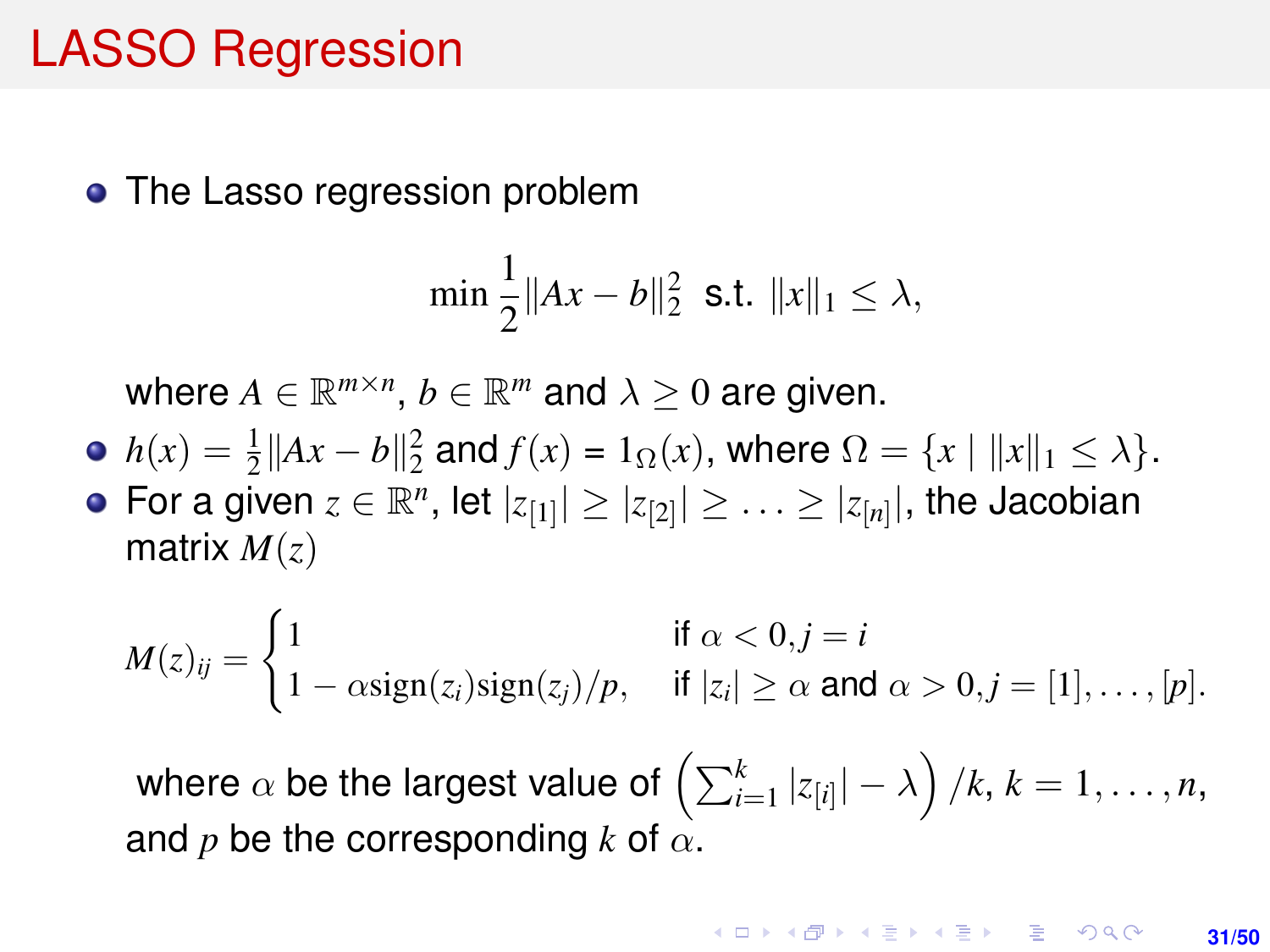## LASSO Regression



Figure: residual history of LASSO on  $n = 1000$ ,  $m = 500$  and  $\mu = 0.9||x||_1$ 

 $299$ **32/50**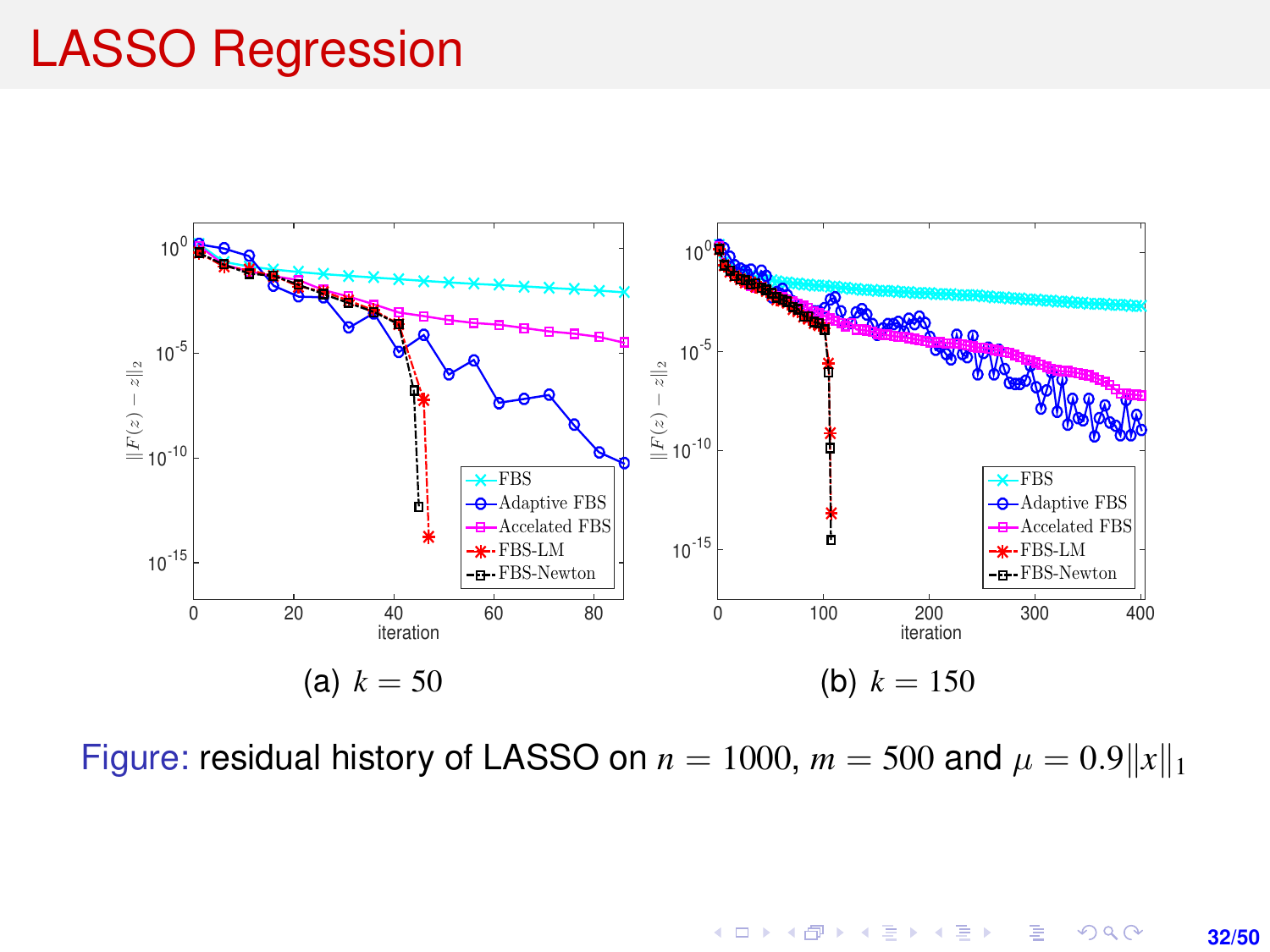## Logistic Regression

• Sparse logistic regression problem

min  $\mu \|x\|_1 + h(x)$ ,

where  $\sum_{i=1}^{m} \log(e^{A_i x} + 1) - b_i^T A_i x$ .

• The proximal mapping corresponding to  $f(x) = \mu ||x||_1$ 

$$
\big(\text{prox}_{tf}(z)\big)_i = \text{sign}(z_i)\max(|z_i| - \mu t, 0).
$$

 $\bullet$  the Jacobian matrix  $M(z)$  is diagonal matrix whose diagonal entries are

$$
(M(z))_{ii} = \begin{cases} 1, & \text{if } |z_i| > \mu t, \\ 0, & \text{otherwise.} \end{cases}
$$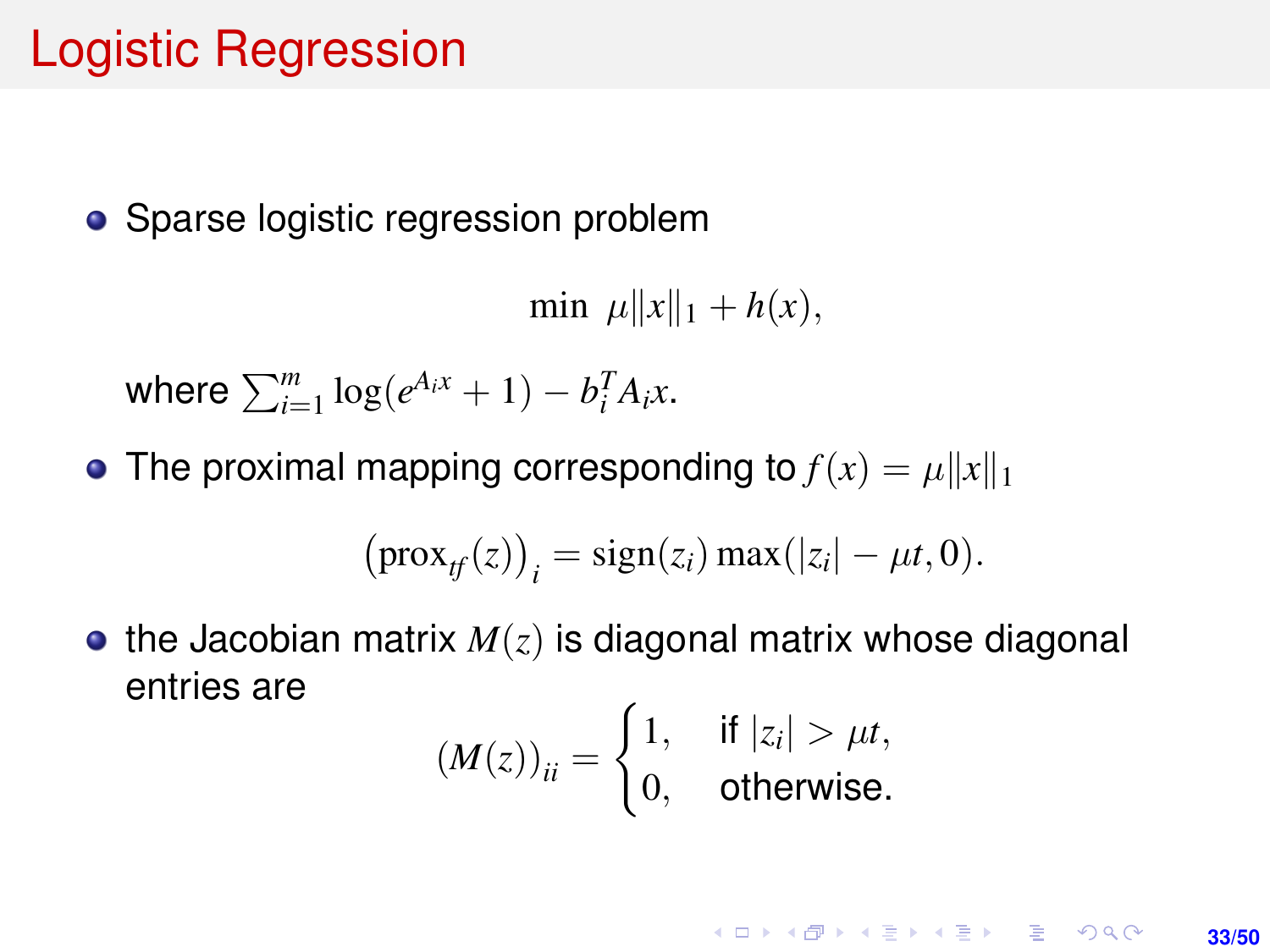## Logistic Regression



Figure: residual history of the logistic regression problem on  $n = 2000$ ,  $m = 1000$  and  $\mu = 1$ 

> イロト イ押 トイヨ トイヨ トーヨー  $2990$ **34/50**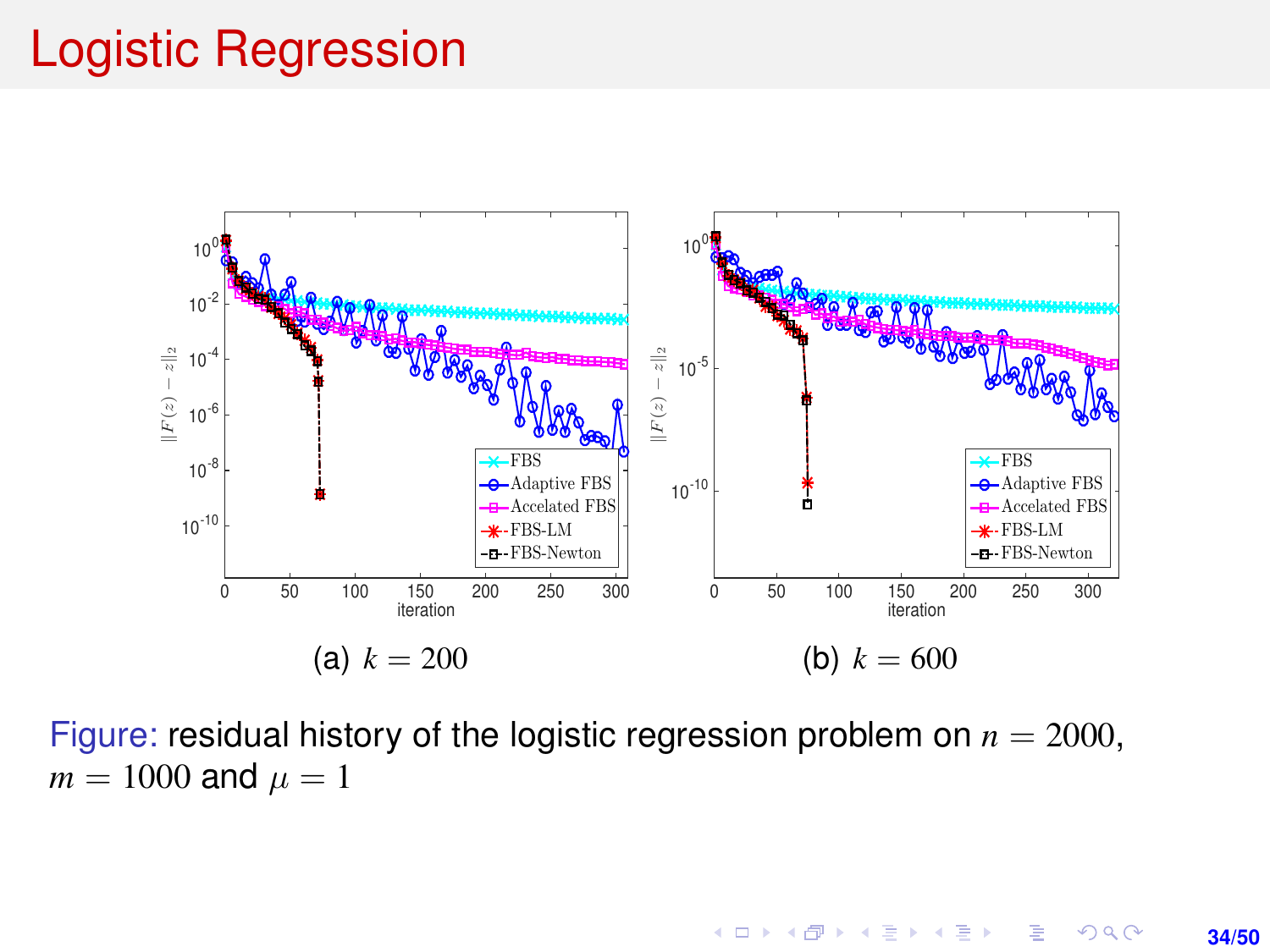## General Quadratic Programming

• The general quadratic programming

$$
\min_{x \in \mathbb{R}^n} \frac{1}{2} x^T Q x + c^T x, \text{ s.t. } Ax \leq b,
$$

where  $Q \in R^{n \times n}$  is symmetric positive definite,  $A \in \mathbb{R}^{m \times n}$  and  $b \in \mathbb{R}^m$ .

• The dual problem is

$$
\max_{y \ge 0} \min_{x \in \mathbb{R}^n} \frac{1}{2} x^T Q x + c^T x + y^T (Ax - b),
$$

which is equivalent to

$$
\min_{y\geq 0} \frac{1}{2} y^T (AQ^{-1}A^T)y + (AQ^{-1}c + b)^T y.
$$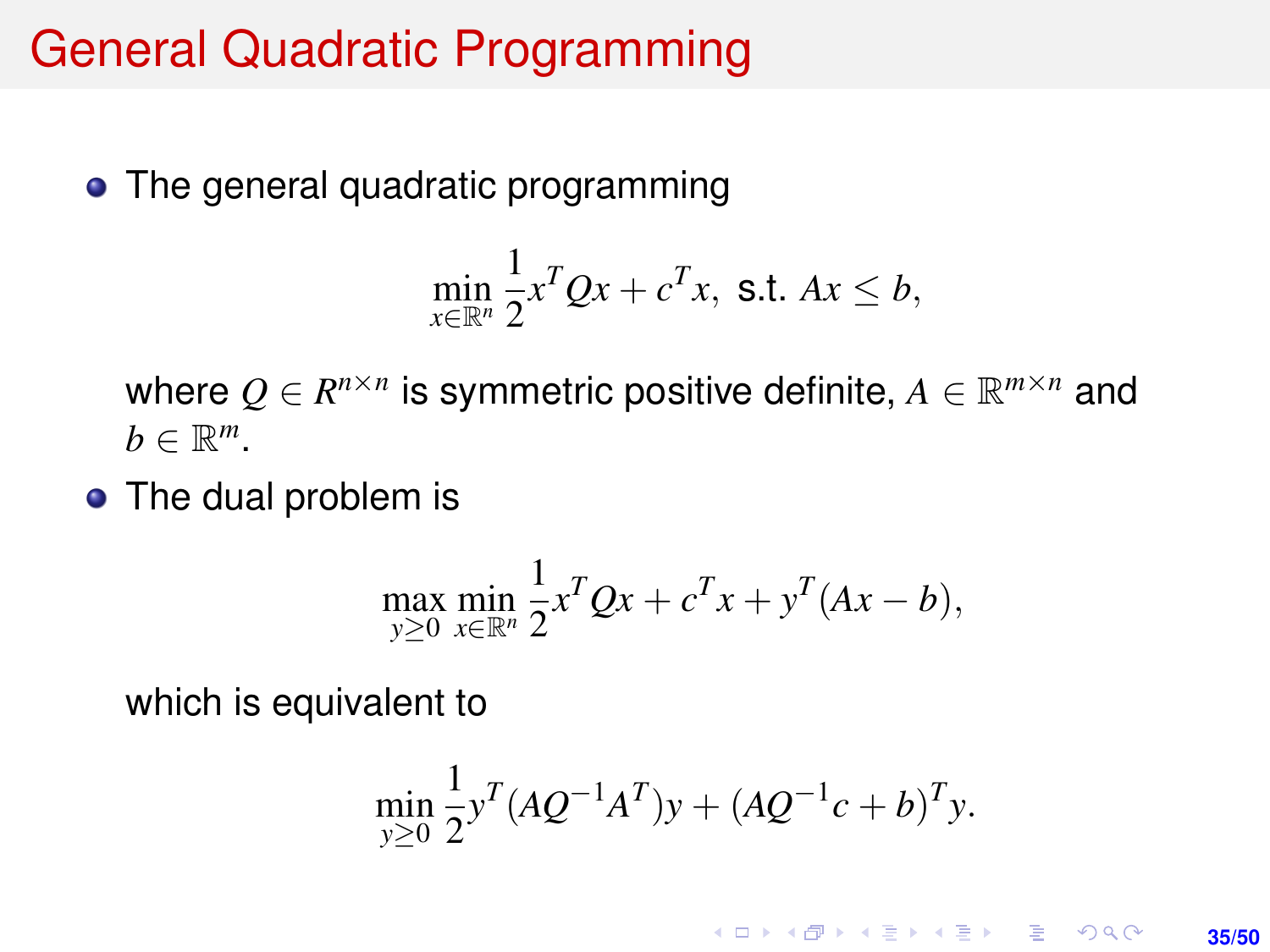### General Quadratic Programming



Figure: residual history of quadratic programming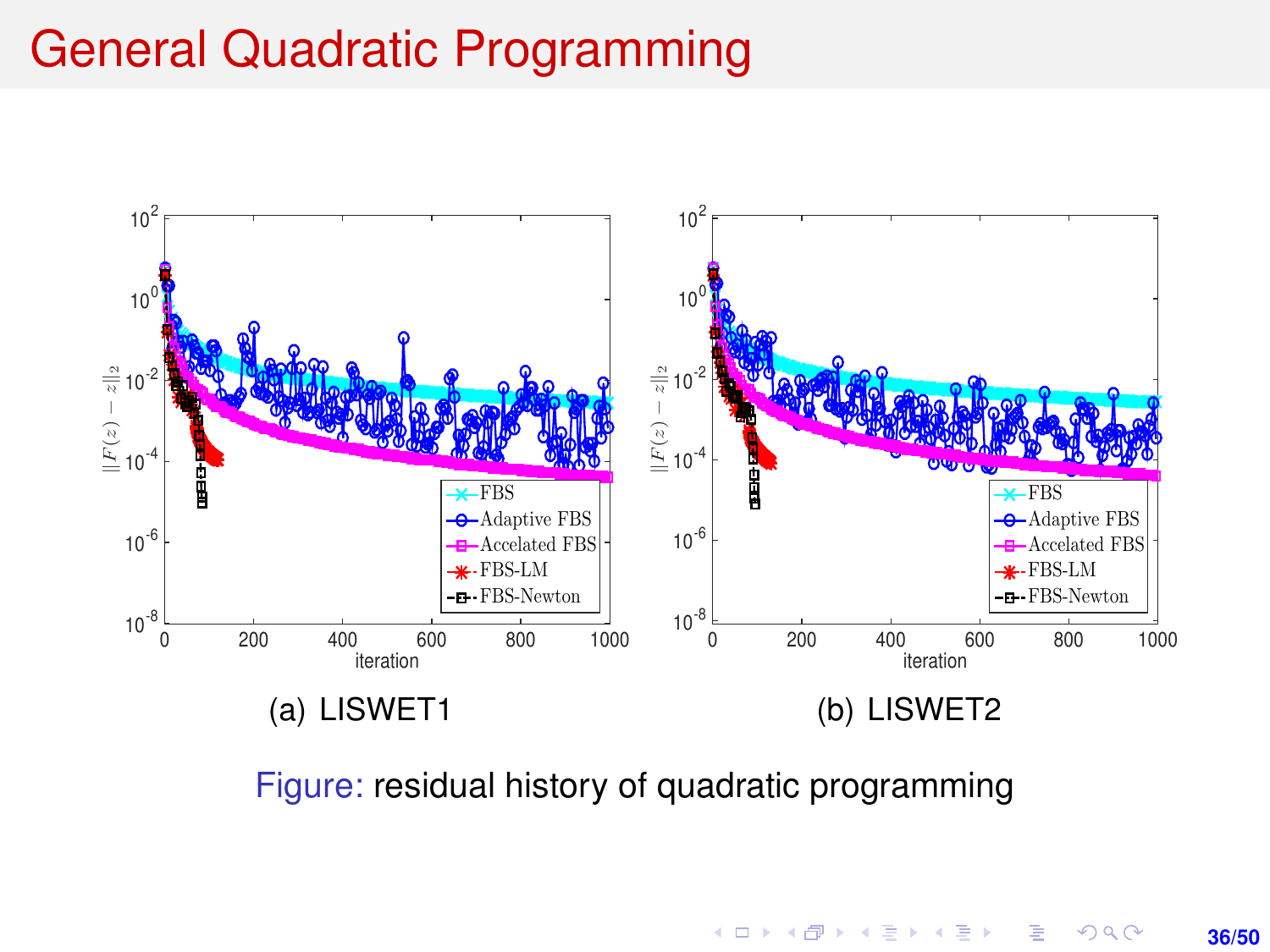• Consider the  $\ell_1$ -regularized optimization problem of the form

min  $\mu \|x\|_1 + h(x)$ ,

where  $h(x) = \frac{1}{2} ||Ax - b||_2^2$ .

• The proximal mapping corresponding to  $f(x) = \mu \|x\|_1$ 

$$
\big(\text{prox}_{tf}(z)\big)_i = \text{sign}(z_i) \max(|z_i| - \mu t, 0).
$$

 $\bullet$  the Jacobian matrix  $M(z)$  is diagonal matrix whose diagonal entries are

$$
(M(z))_{ii} = \begin{cases} 1, & \text{if } |z_i| > \mu t, \\ 0, & \text{otherwise.} \end{cases}
$$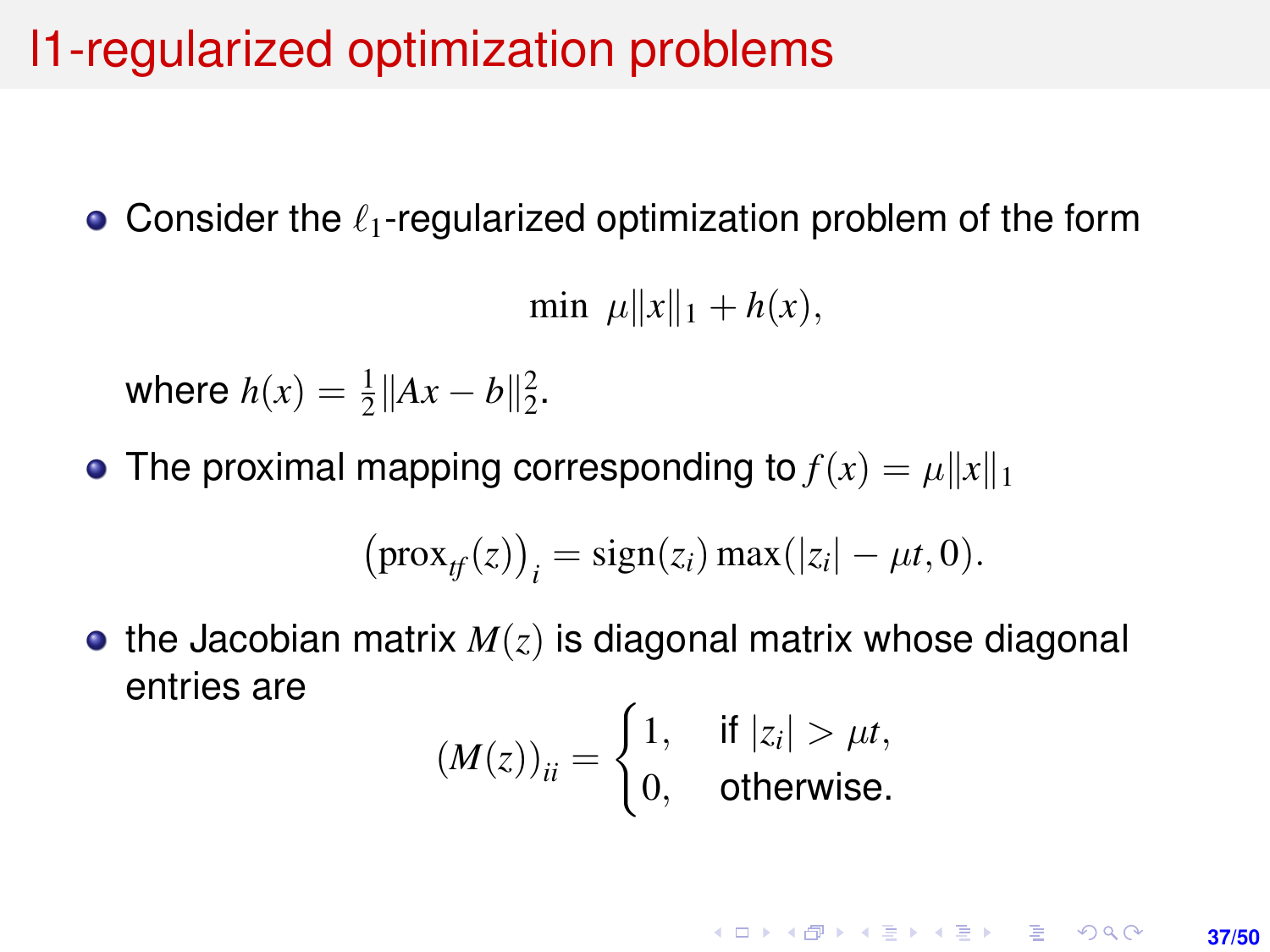Table: Total numbers of  $A$ - and  $A<sup>T</sup>$ - calls  $N_A$  and CPU time (in seconds) averaged over 10 independent runs with dynamic range 20 dB and 40dB

| method            | $\epsilon$ : $10^{-2}$        |       | $\epsilon$ : $10^{-4}$ |        | $\epsilon$ : $10^{-8}$ |       | $\epsilon:1\overline{0^{-10}}$ |       |
|-------------------|-------------------------------|-------|------------------------|--------|------------------------|-------|--------------------------------|-------|
|                   | time                          | $N_A$ | time                   | $N_A$  | time                   | $N_A$ | time                           | $N_A$ |
| <b>SNF</b>        | 1.12                          | 86.6  | 2.91                   | 232.2  | 3.75                   | 296   | 3.76                           | 307   |
| SNF(aCG)          | 1.16                          | 89    | 2.86                   | 226.2  | 3.97                   | 317.4 | 4.08                           | 332.4 |
| <b>SSM-Newton</b> | 1.36                          | 109   | 1.97                   | 159.4  | 2.96                   | 239.2 | 2.97                           | 251.4 |
| <b>FPC-AS</b>     | 83.2                          | 5956  | 5.26                   | 379.4  | 8.99                   | 653.2 | 9.66                           | 731.2 |
| SpaRSA            | 0.794                         | 74.6  | 1.47                   | 141.5  | 2.74                   | 267.3 | 3.24                           | 323.9 |
| method            | $\epsilon$ : 10 <sup>-2</sup> |       | $\epsilon$ : $10^{-4}$ |        | $\epsilon$ : $10^{-8}$ |       | $\epsilon$ : $10^{-10}$        |       |
|                   | time                          | $N_A$ | time                   | $N_A$  | time                   | $N_A$ | time                           | $N_A$ |
| <b>SNF</b>        | 2.16                          | 162.6 | 5.08                   | 393.8  | 6.41                   | 509.6 | 6.81                           | 531.6 |
| SNF(aCG)          | 2.17                          | 165   | 4.86                   | 385.2  | 6.52                   | 517   | 7.24                           | 567   |
| <b>SSM-Newton</b> | 2.43                          | 192.6 | 3.78                   | 303    | 5.02                   | 412.6 | 5.41                           | 437.8 |
| <b>FPC-AS</b>     | 5.24                          | 370.6 | 24.6                   | 1716.6 | 9.1                    | 685   | 11.5                           | 847.2 |
| <b>SpaRSA</b>     | 3.95                          | 374.5 | 5.43                   | 515.7  | 7.29                   | 706.6 | 8.05                           | 778.2 |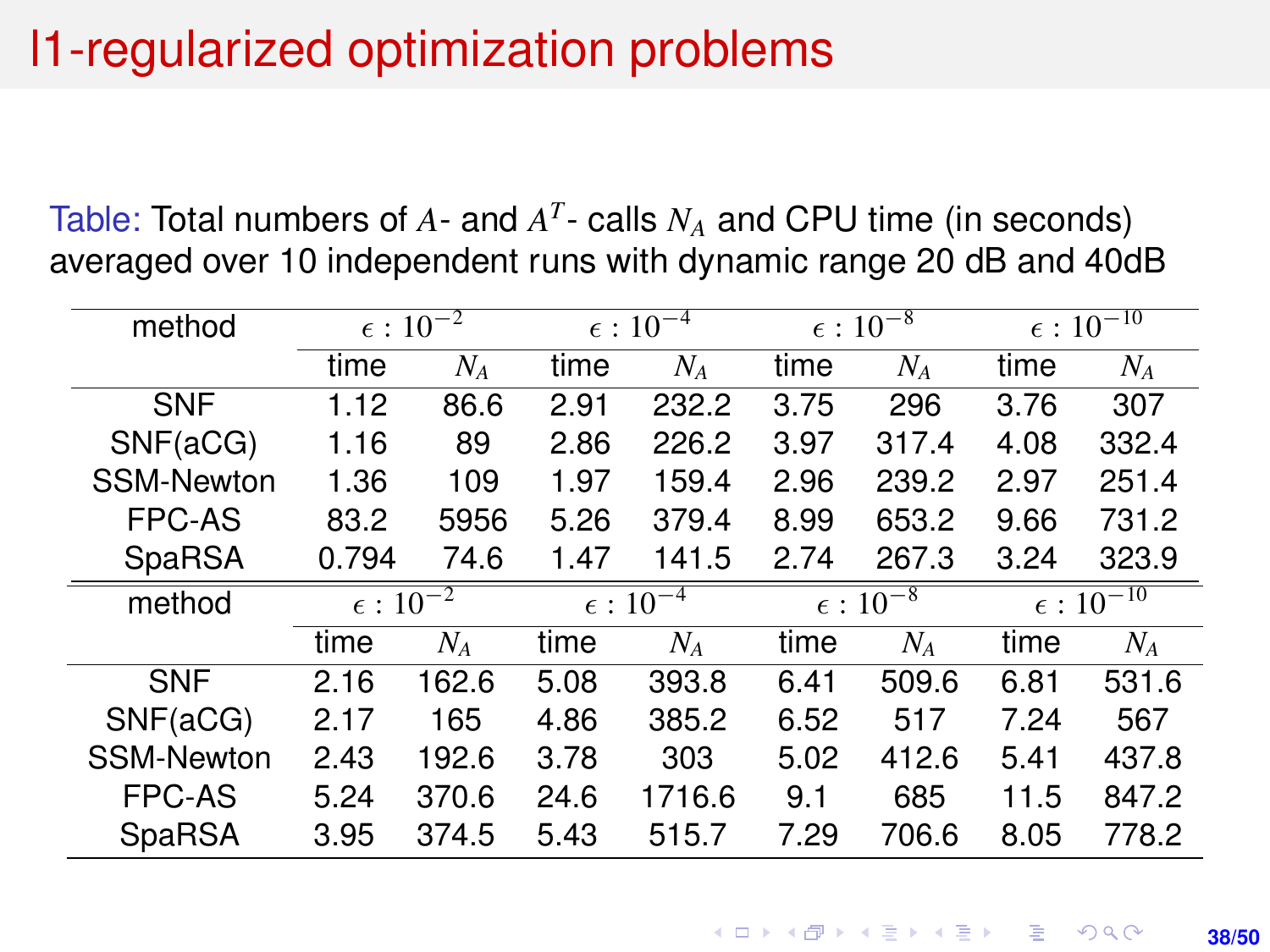Table: Total numbers of  $A$ - and  $A<sup>T</sup>$ - calls  $N_A$  and CPU time (in seconds) averaged over 10 independent runs with dynamic range 60 dB and 80dB

| method            |                        | $\epsilon$ : $10^{-2}$ |      | $\epsilon$ : 10 <sup><math>-4</math></sup> |      | $\epsilon$ : $10^{-8}$ |      | $\epsilon:1\overline{0^{-10}}$ |  |
|-------------------|------------------------|------------------------|------|--------------------------------------------|------|------------------------|------|--------------------------------|--|
|                   | time                   | $N_A$                  | time | $N_A$                                      | time | $N_A$                  | time | $N_A$                          |  |
| <b>SNF</b>        | 4.16                   | 324                    | 7.21 | 561.2                                      | 10.1 | 799.6                  | 10.7 | 832.6                          |  |
| SNF(aCG)          | 4.16                   | 324                    | 7.3  | 561.2                                      | 10.2 | 802.4                  | 10.9 | 871.2                          |  |
| <b>SSM-Newton</b> | 3.21                   | 257.4                  | 5.4  | 433.4                                      | 7.44 | 603.6                  | 8.21 | 663                            |  |
| <b>FPC-AS</b>     | 192                    | 13776.8                | 9.58 | 658.8                                      | 12.8 | 935                    | 16.4 | 1184.2                         |  |
| SpaRSA            | 24.2                   | 2399.3                 | 27.9 | 2743.3                                     | 31   | 3011.9                 | 31.6 | 3111.5                         |  |
| method            | $\epsilon$ : $10^{-2}$ |                        |      | $\epsilon$ : $10^{-4}$                     |      | $\epsilon$ : $10^{-8}$ |      | $\epsilon$ : $10^{-10}$        |  |
|                   | time                   | $N_A$                  | time | $N_A$                                      | time | $N_A$                  | time | $N_A$                          |  |
| <b>SNF</b>        | 7.44                   | 582.6                  | 7.48 | 589.4                                      | 12.4 | 980.8                  | 12.9 | 1022.6                         |  |
| SNF(aCG)          | 8.07                   | 635.2                  | 8.11 | 635.2                                      | 12.1 | 953                    | 12.8 | 1030.8                         |  |
| <b>SSM-Newton</b> | 6.26                   | 486                    | 6.69 | 508.8                                      | 9.72 | 758.4                  | 10.6 | 830                            |  |
| <b>FPC-AS</b>     | 5.15                   | 368.4                  | 6.41 | 442.4                                      | 11.2 | 829.4                  | 15.6 | 1146.2                         |  |
| SpaRSA            | 160                    | 15660.5                | 171  | 16781.3                                    | 174  | 17135.5                | 174  | 17260.9                        |  |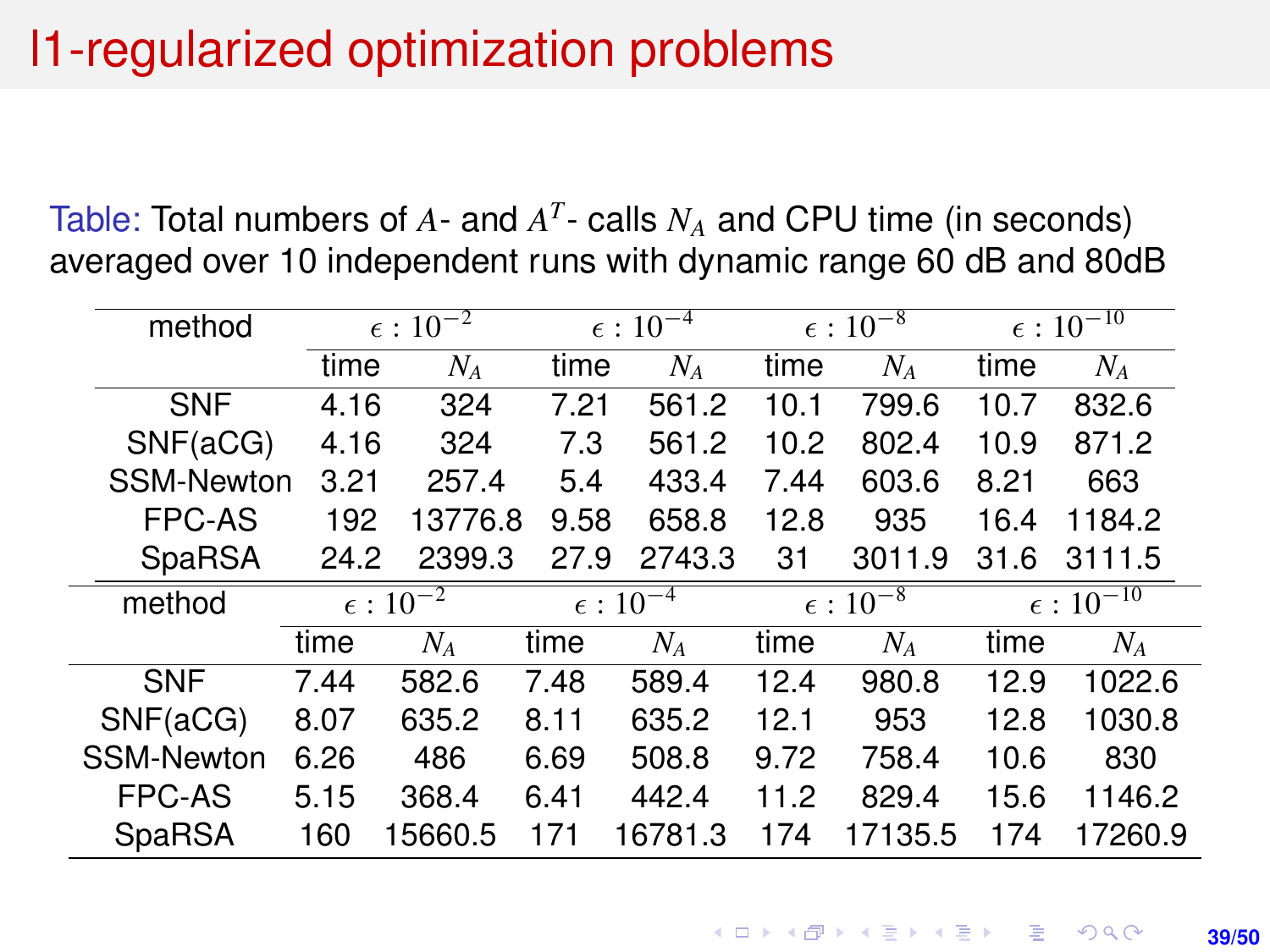

Figure: residual history with respect to total numbers of *A*- and *A T* - calls *N<sup>A</sup>*

 $A \equiv \lambda$   $A \equiv \lambda$   $A \equiv \lambda$   $A \equiv \lambda$ E  $2990$ **40/50**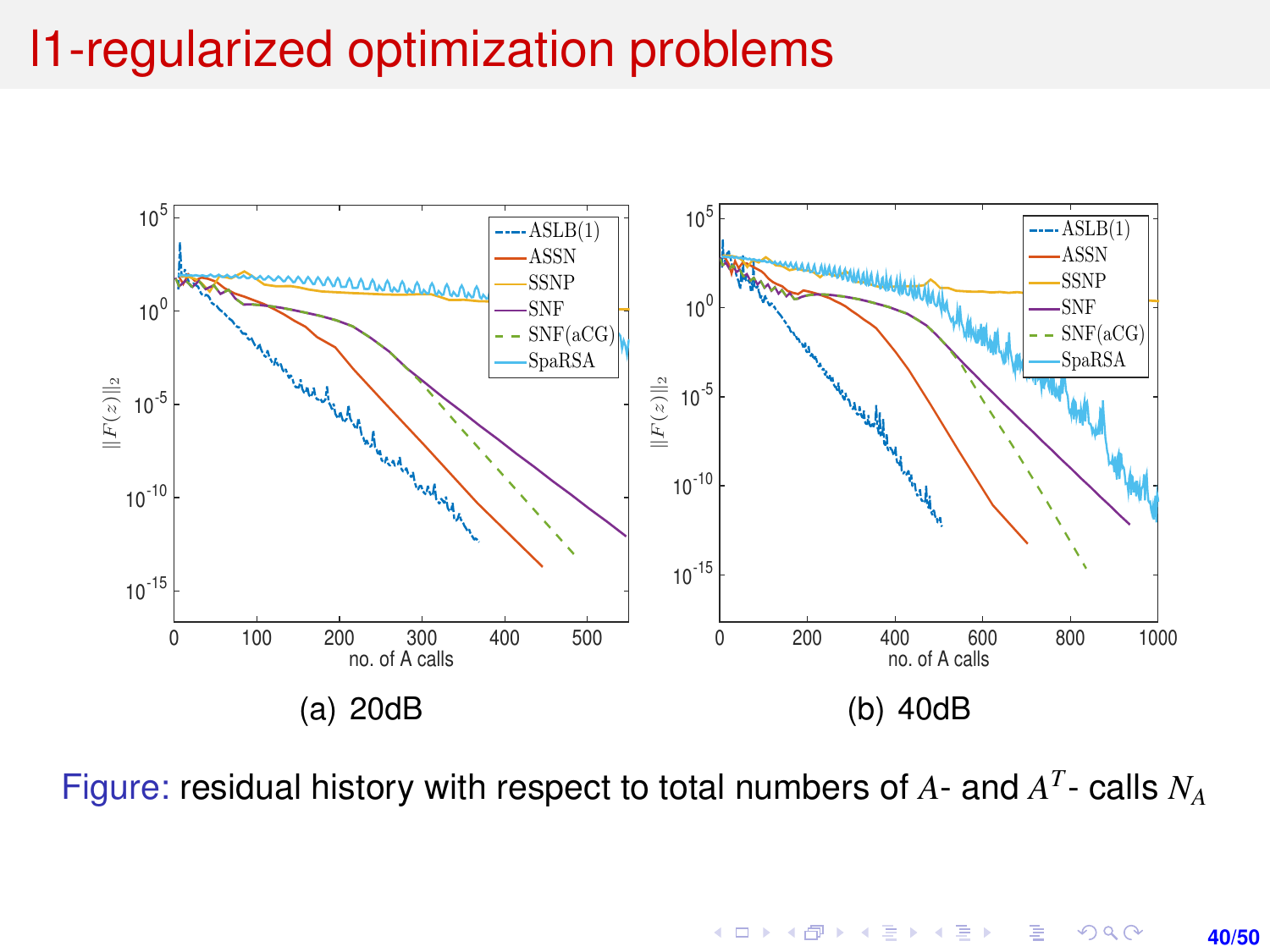

Figure: residual history with respect to total numbers of *A*- and *A T* - calls *N<sup>A</sup>*

 $4$  ロ }  $4$   $6$  }  $4$   $\equiv$  }  $4$   $\equiv$  }  $\equiv$  $299$ **41/50**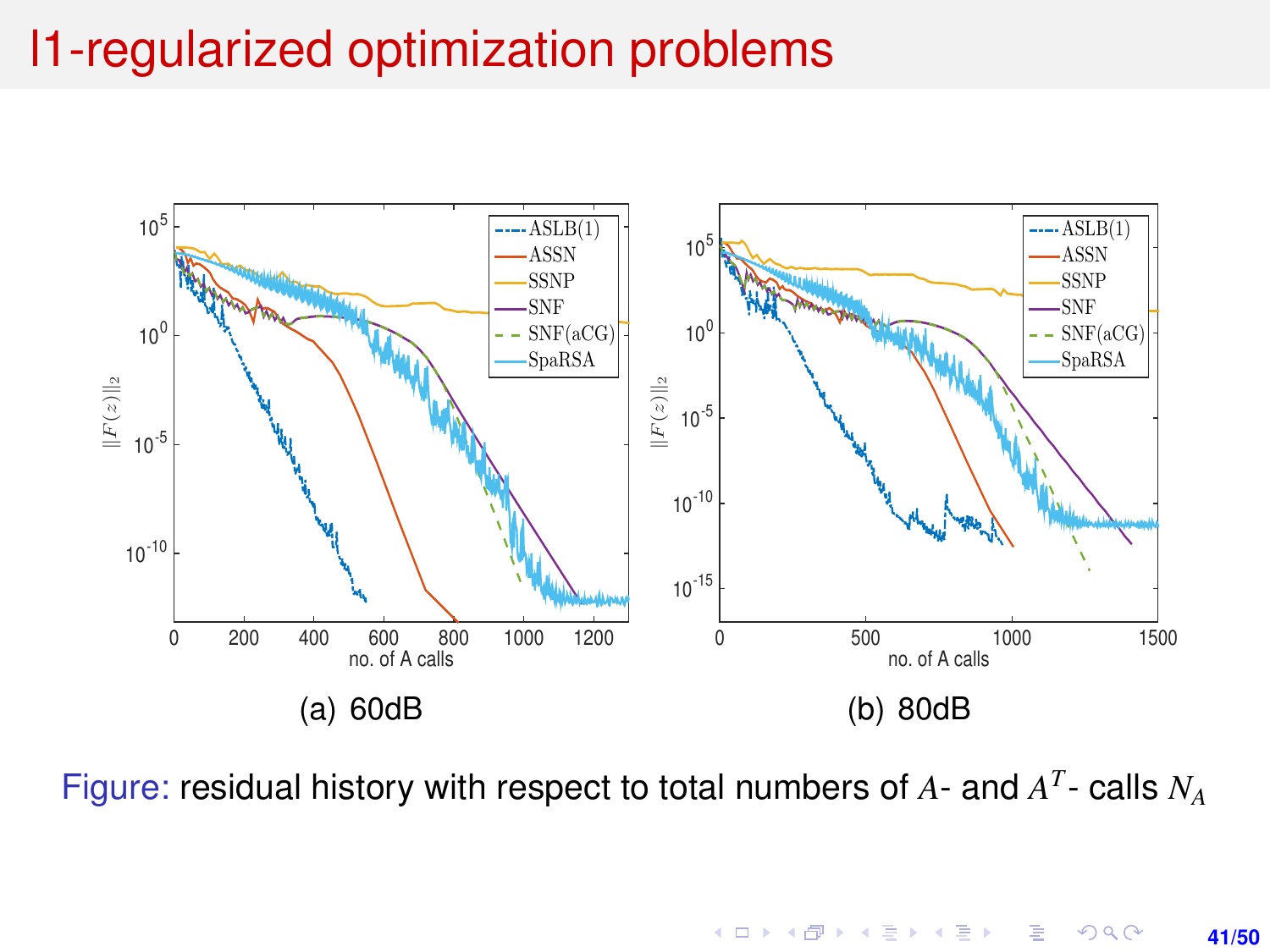

Figure: residual history with respect to total numbers of iteration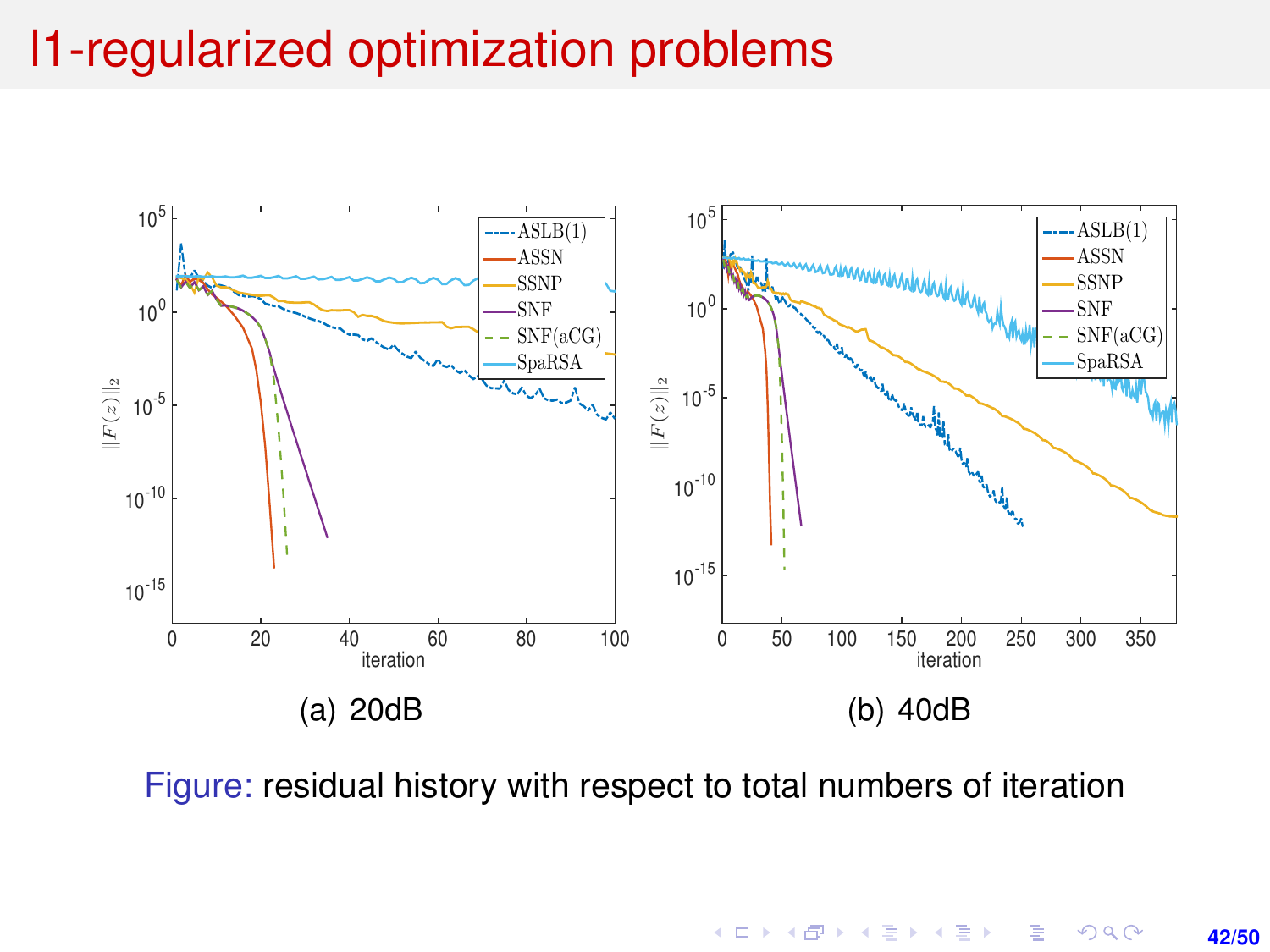

Figure: residual history with respect to total numbers of iteration

 $A \equiv \lambda$   $A \equiv \lambda$   $A \equiv \lambda$   $A \equiv \lambda$ E  $299$ **43/50**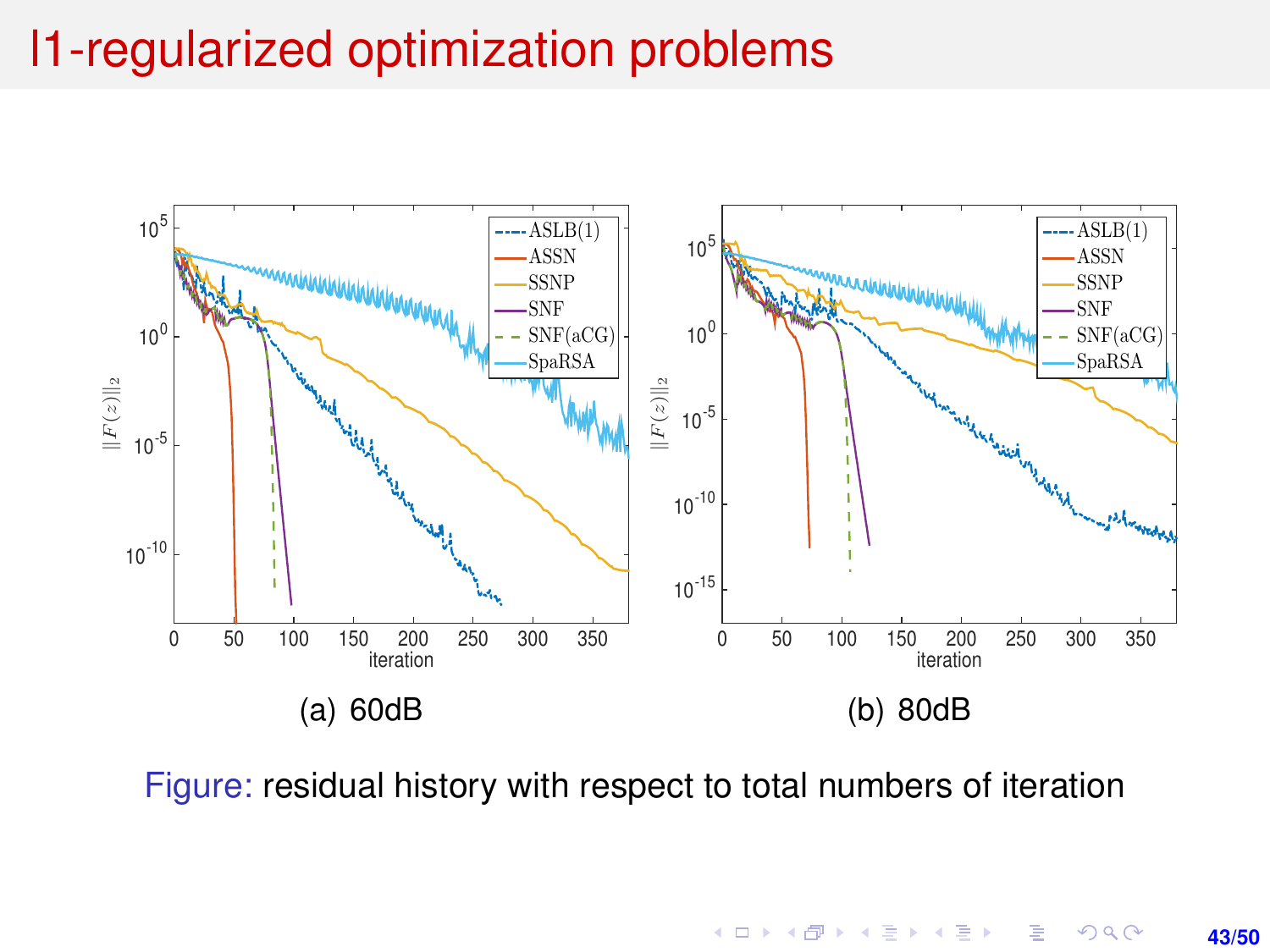### Numerical results

#### **Applications to the DRS Method**

• Optimization problems

min  $f(x)$ , **s.t.**  $Ax = b$ ,

where  $A \in \mathbb{R}^{m \times n}$  is of full row rank and  $b \in \mathbb{R}^m$ .

- $h(x) = 1_{\Omega}(x)$ , where  $\Omega = \{x \mid Ax = b\}.$
- The proximal mapping with respect to  $h(x)$  is

$$
\operatorname{prox}_{th}(x) = \mathcal{P}_{\Omega}(x) = (I - \mathcal{P}_{A^T})x + (A^T (AA^T)^{-1})b,
$$

where  $\mathcal{P}_{A^T} = A^T (A A^T)^{-1} A$ .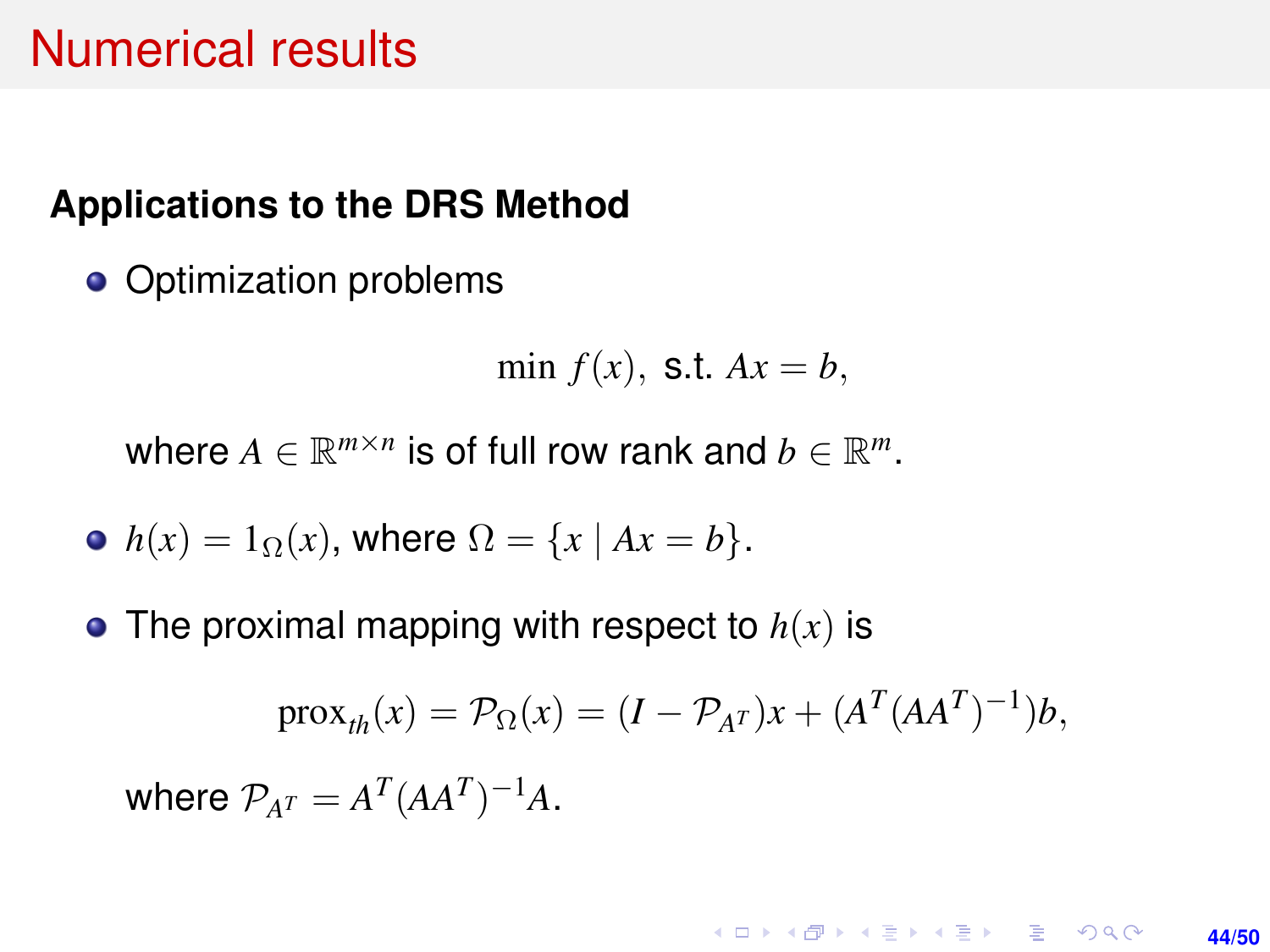### Numerical results

• The DRS fixed-point mapping reduces to

$$
F(z) = \text{prox}_{tf}((2D - I)z + 2\beta) - Dz - \beta,
$$

where

$$
D = I - \mathcal{P}_{A^T} \quad \text{and} \quad \beta = (A^T (AA^T)^{-1})b.
$$

The generalized Jacobian matrix of *F*(*z*) is in the form of

$$
J(z) = M(z)(2D - I) - D = \Psi(z) - \Phi(z)\mathcal{P}_{A^T},
$$

where  $M(z) \in \partial \text{prox}_{t}(2D - I)z + 2\beta$ ,  $\Psi(z) = M(z) - I$  and  $\Phi(z) = 2M(z) - I$ .

> **KORKARK KERKER DRAM 45/50**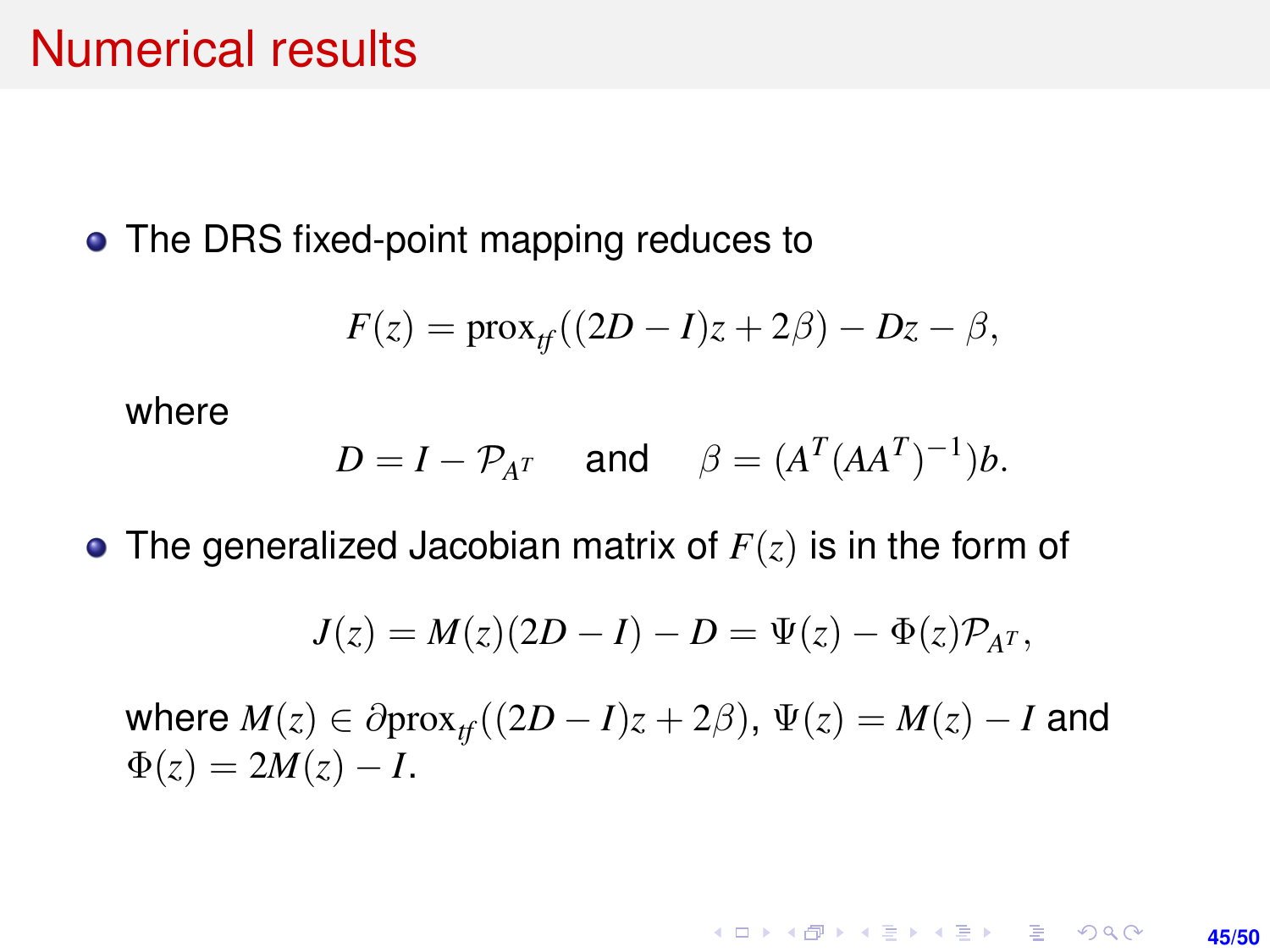### Basis Pursuit

• The  $\ell_1$  minimization problem:

$$
\min_{x\in\mathbb{R}^n} \quad ||x||_1, \text{ s.t. } Ax = b.
$$

The generalized Jacobian matrix *M*(*z*) is a diagonal matrix with diagonal entries

$$
M_{ii}(z) \begin{cases} = 1, & |((2D - I)z + 2\beta)_i| > t, \\ = 0, & |((2D - I)z + 2\beta)_i| < t, \\ \in [0, 1], & |((2D - I)z + 2\beta)_i| = t. \end{cases}
$$

Choose  $M(z)$  such that  $M_{ii}(z) = 1$  when  $|((2D - I)z + 2\beta)_i| = t$ .

 $\Phi(z)$  and  $\Psi(z)$  are diagonal matrices whose diagonal entries are

$$
\begin{cases} \Psi_{ii}(z) = 0, & \Phi_{ii}(z) = 1, & |((2D - I)z + 2\beta)_i| \ge t, \\ \Psi_{ii}(z) = -1, & \Phi_{ii}(z) = -1, & |((2D - I)z + 2\beta)_i| < t. \end{cases}
$$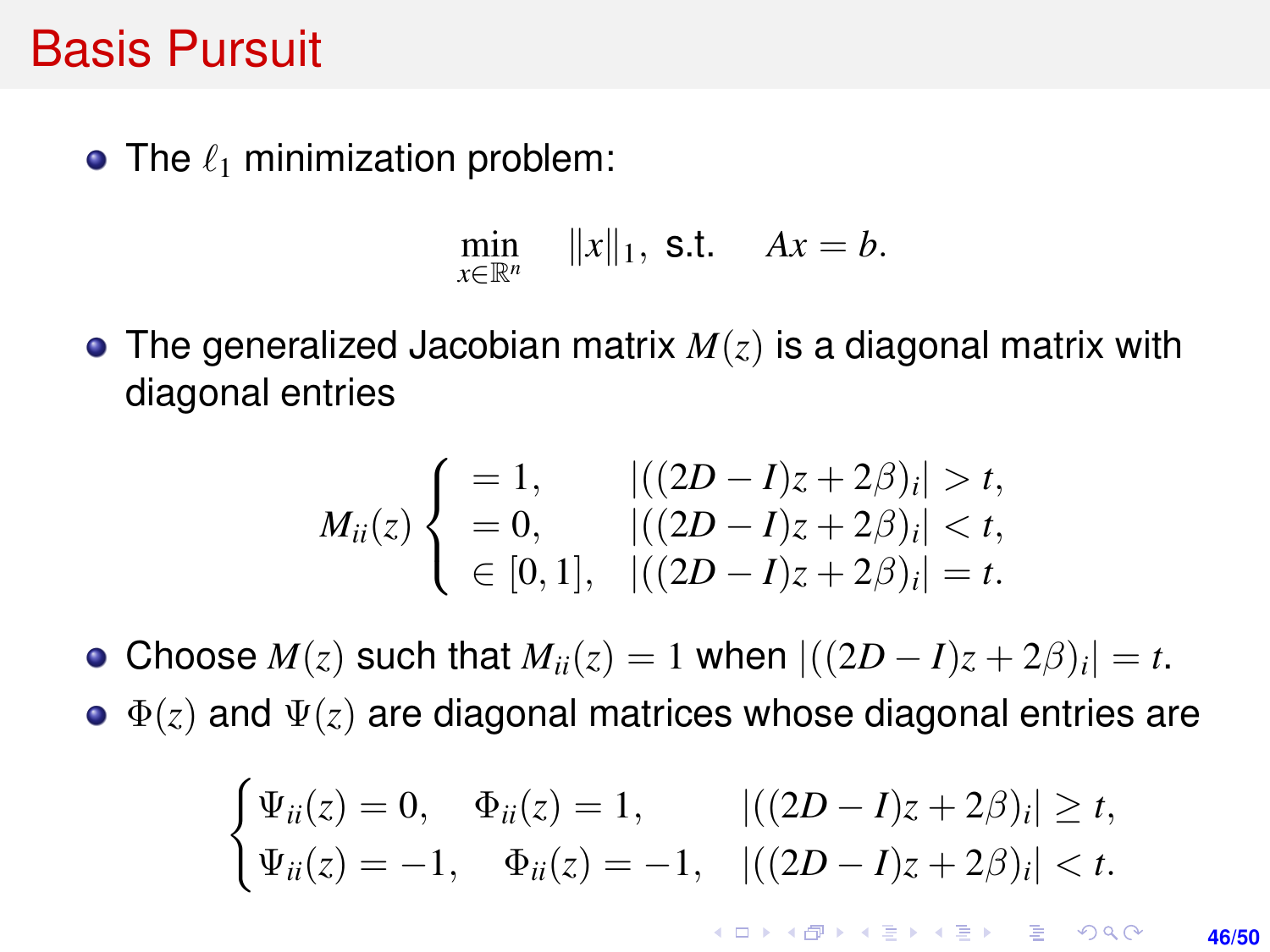### Basis Pursuit



Figure: residual history of the  $\ell_1$ -minimization problem on  $n = 1000$  and  $m = 500$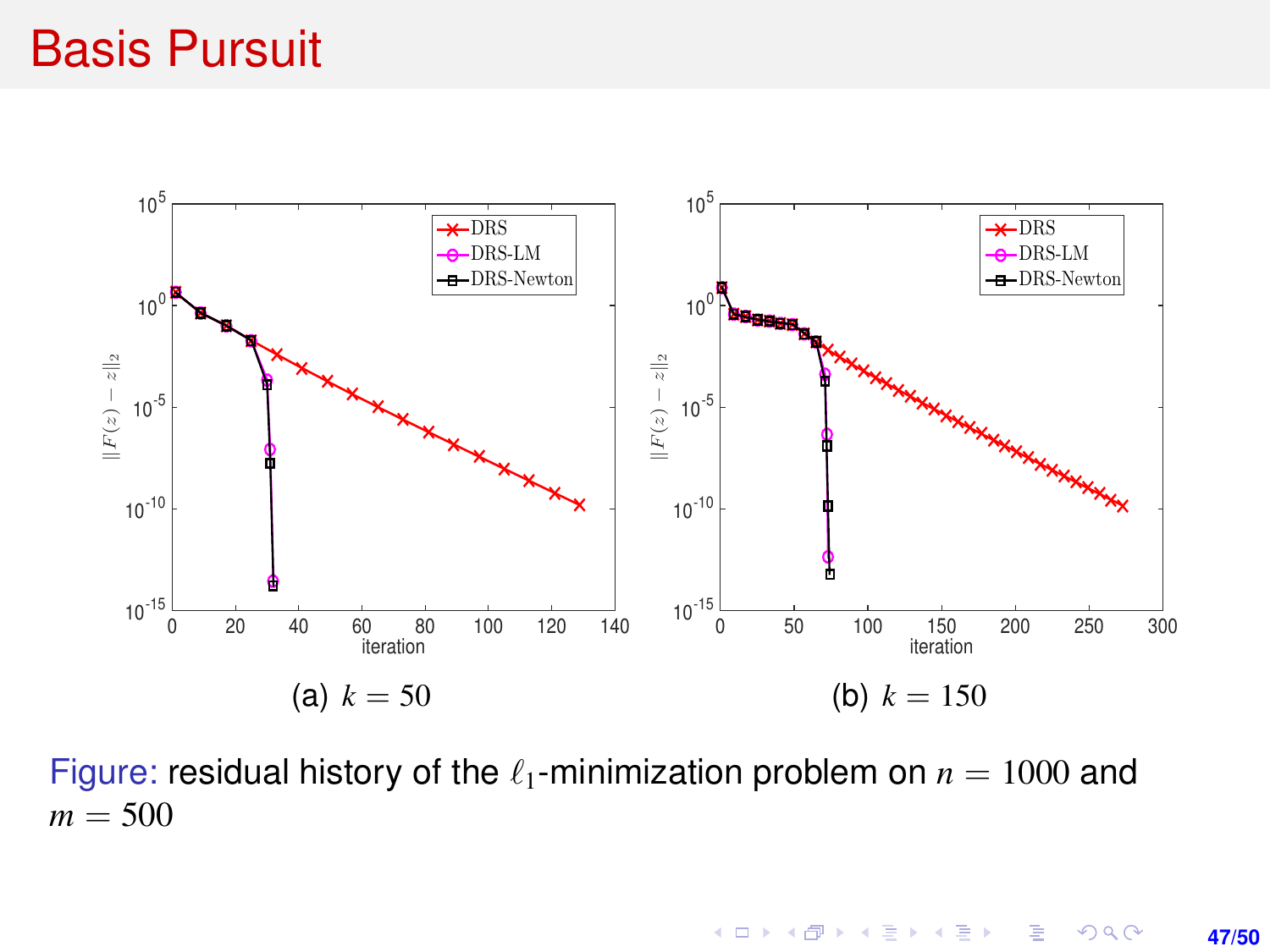## Linear Programming

• The classic linear programming problem

$$
\min_{x \in \mathbb{R}^n} \quad c^T x, \text{ s.t.} \quad Ax = b, \ x \ge 0.
$$

- Let  $f(x) = c^T x + 1_K(x)$  where  $K := \{x \mid x \ge 0\}.$
- **Every element of the generalized Jacobian**  $\partial P_K$  **at**  $(2D I)z + \beta$ is a diagonal matrix with diagonal entries

$$
M_{ii}(z) \begin{cases} = 1, & ((2D - I)z + \beta)_i > 0, \\ = 0, & ((2D - I)z + \beta)_i < 0, \\ \in [0, 1], & ((2D - I)z + \beta)_i = 0. \end{cases}
$$

• Choose  $M(z)$  such that  $M_{ii}(z) = 1$  when  $((2D - I)z + \beta)_i = 0$ . • we have

$$
\begin{cases} \Psi_{ii}(z) = 0, & \Phi_{ii}(z) = 1, & ((2D - I)z + \beta)_i \ge 0, \\ \Psi_{ii}(z) = -1, & \Phi_{ii}(z) = -1, & ((2D - I)z + \beta)_i < 0. \end{cases}
$$

**48/50**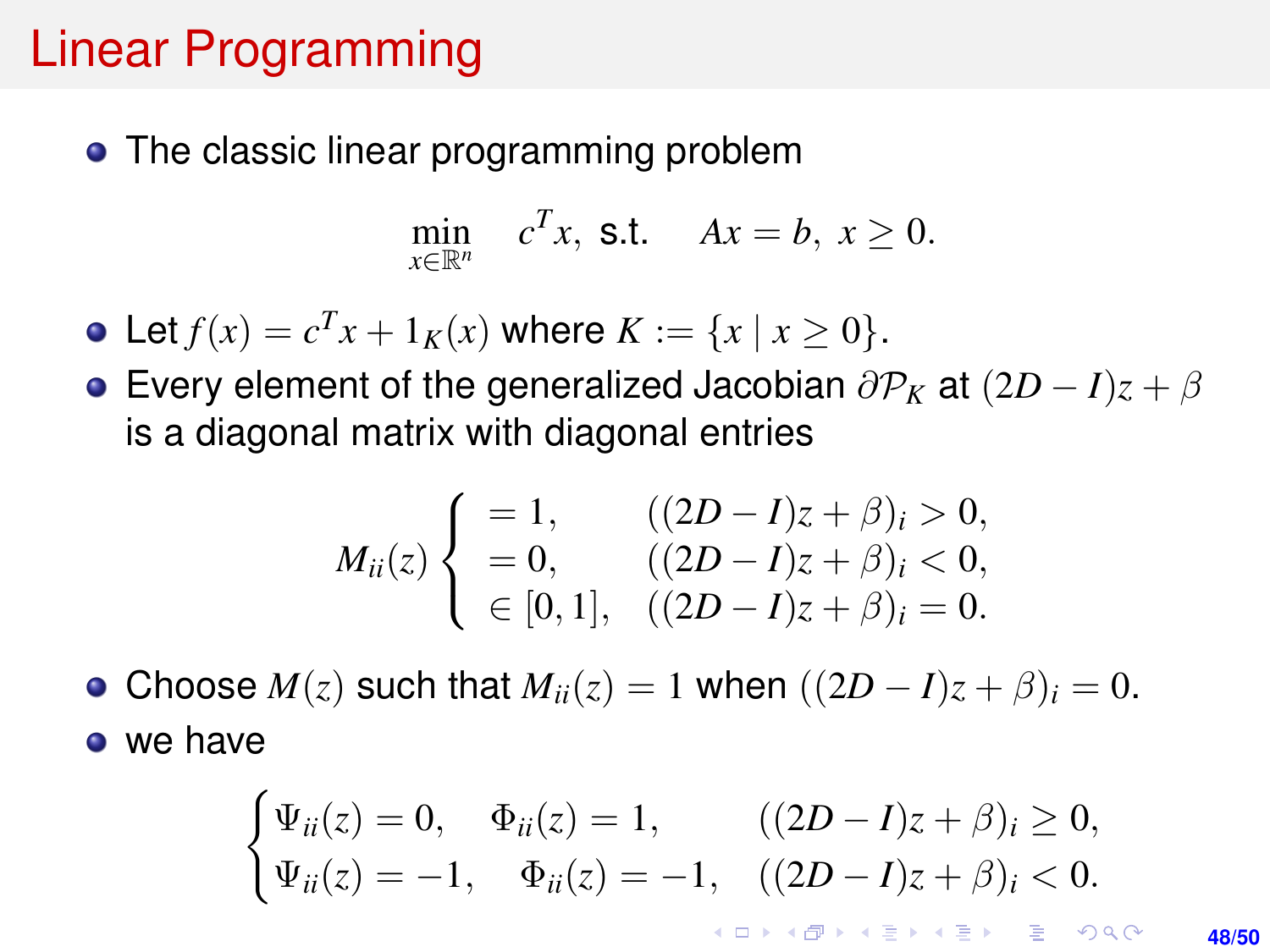# Linear Programming



Figure: residual history of the LP problem on  $n = 1000$ 

メロトメ 御 トメ 君 トメ 君 トー 君一  $299$ **49/50**